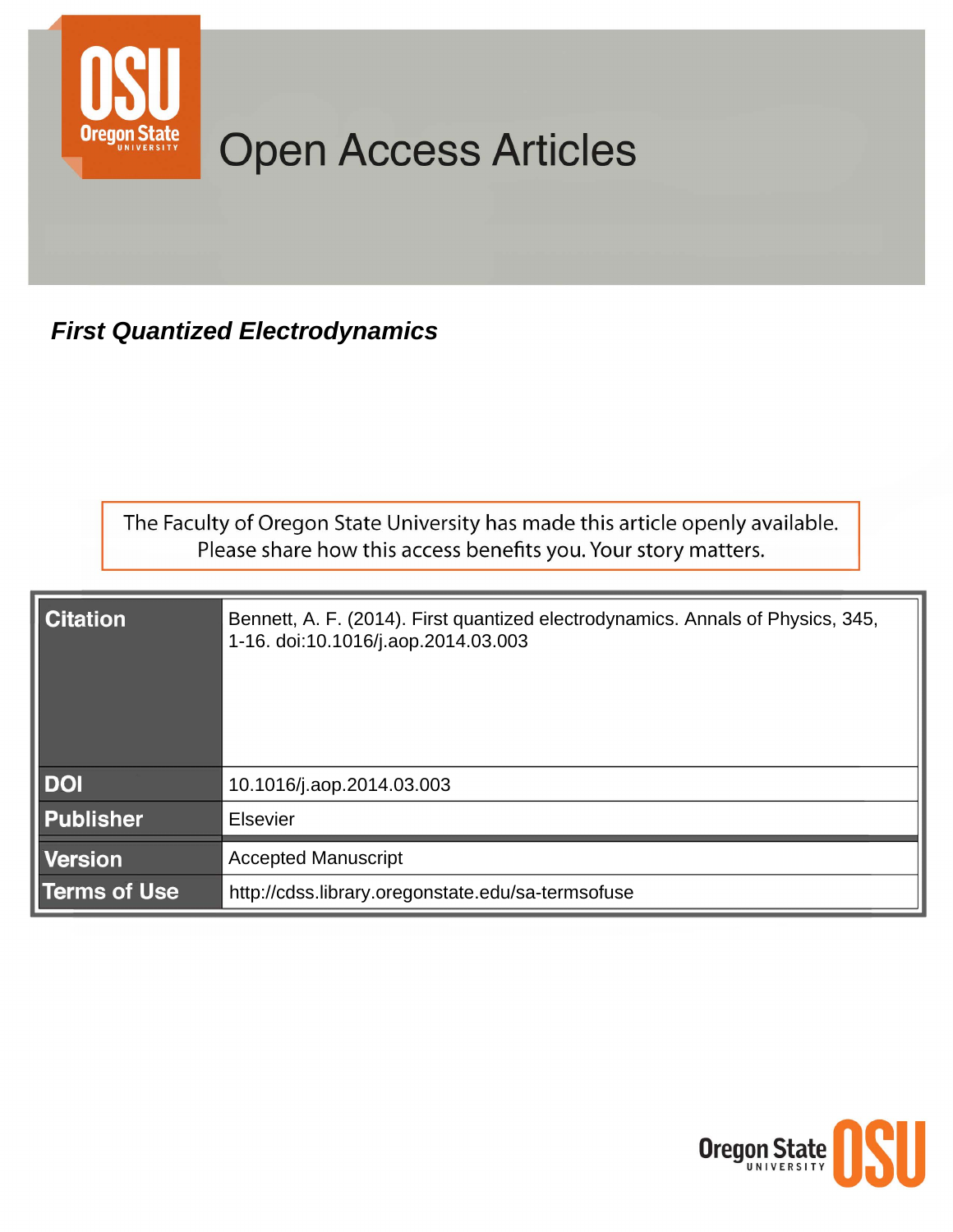## First Quantized Electrodynamics

A. F. Bennett<sup>∗</sup>

*College of Earth, Ocean and Atmospheric Sciences Oregon State University 104 CEOAS Administration Building Corvallis, OR 97331-5503, USA* (Dated: June 3, 2014)

The parametrized Dirac wave equation represents position and time as operators, and can be formulated for many particles. It thus provides, unlike field–theoretic Quantum Electrodynamics (QED), an elementary and unrestricted representation of electrons entangled in space or time. The parametrized formalism leads directly and without further conjecture to the Bethe-Salpeter equation for bound states. The formalism also yields the Uehling shift of the hydrogenic spectrum, the anomalous magnetic moment of the electron to leading order in the fine structure constant, the Lamb shift and the axial anomaly of QED.

<sup>∗</sup> afbennett97333@post.harvard.edu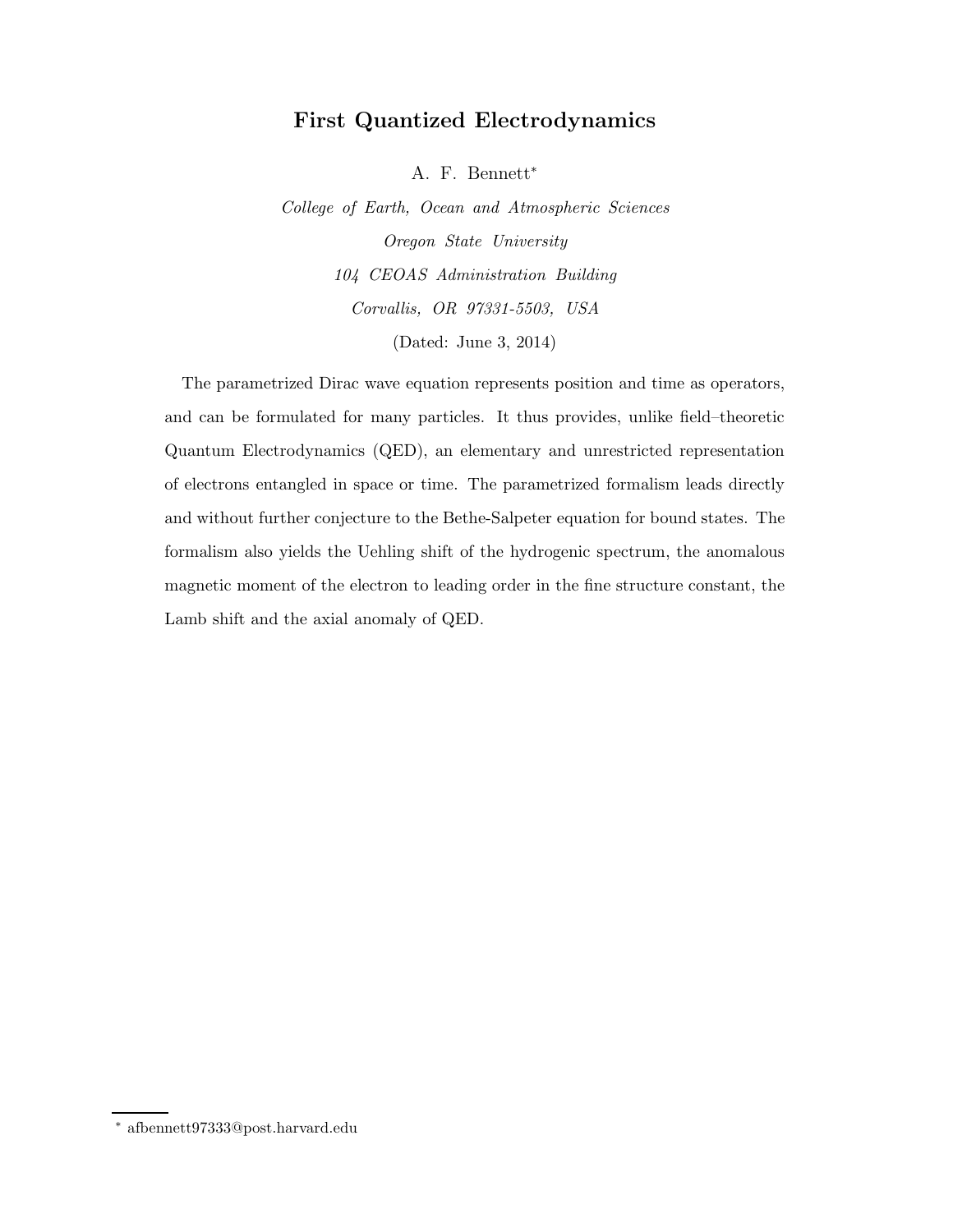#### I. INTRODUCTION

Recent observations [1] of photons entangled in time raise the possibility that fermions could be entangled in time. Quantum Field Theory, as recently shown [2], does allow a certain sense of timelike entanglement for a massless vacuum state of unspecified spin. However, Quantum Field Theory (QFT) has only limited ability to represent entangled states. Violations of Bell's inequality in the vacuum state for a massive particle decay exponentially with increasing spacelike separation, the decay scale being the Compton wavelength. If one particle location is subjected to a timelike displacement until the separation is timelike, then violations decay exponentially with that displacement measured again in Compton wavelengths [3].

The purpose of this analysis is to show that the parametrized Dirac equation proposed by Feynman [4–6] allows the unrestricted space–time entanglement of electrons. It is also shown that the parametrized formalism leads to the Bethe–Salpeter equation [7–9] for bound states. The formalism further predicts, by use of a partial summation of the Born series, several fundamental phenomena previously predicted [10–13] by field–theoretic or second– quantized Quantum Electrodynamics (QED). Included here are the lowest–order corrections yielding the Uehling potential, the anomalous magnetic moment of the electron, the Lamb shift and the axial anomaly.

The contents of this article are as follows. The parametrized Dirac wave equation is stated in Section II. Free wavefunctions, influence functions and Møller operators for the parametrized Dirac equation are constructed in Section III. The constructions are readily extended to several particles, as outlined in Section IV. Unrestricted entanglement in space–time is shown to be an explicit contingency in the parametrized formalism. The spin– statistics connection has been proved by Jabs [14] using first quantization, and the line of proof is very briefly described here. Two–particle scattering is defined in terms of Møller operators, which lead without further conjecture to the Bethe–Salpeter equation. The construction leading to the Møller operators is given in some detail, even though it parallels those found in classic texts [15, 16], since the operators lead to precise agreement with successful predictions of field–theoretic QED. Scattering is then simplified to a single particle in an external potential. The first–order scattering of a single particle is outlined in Section V, with Mott scattering as an example. The standard one–loop corrections for scattering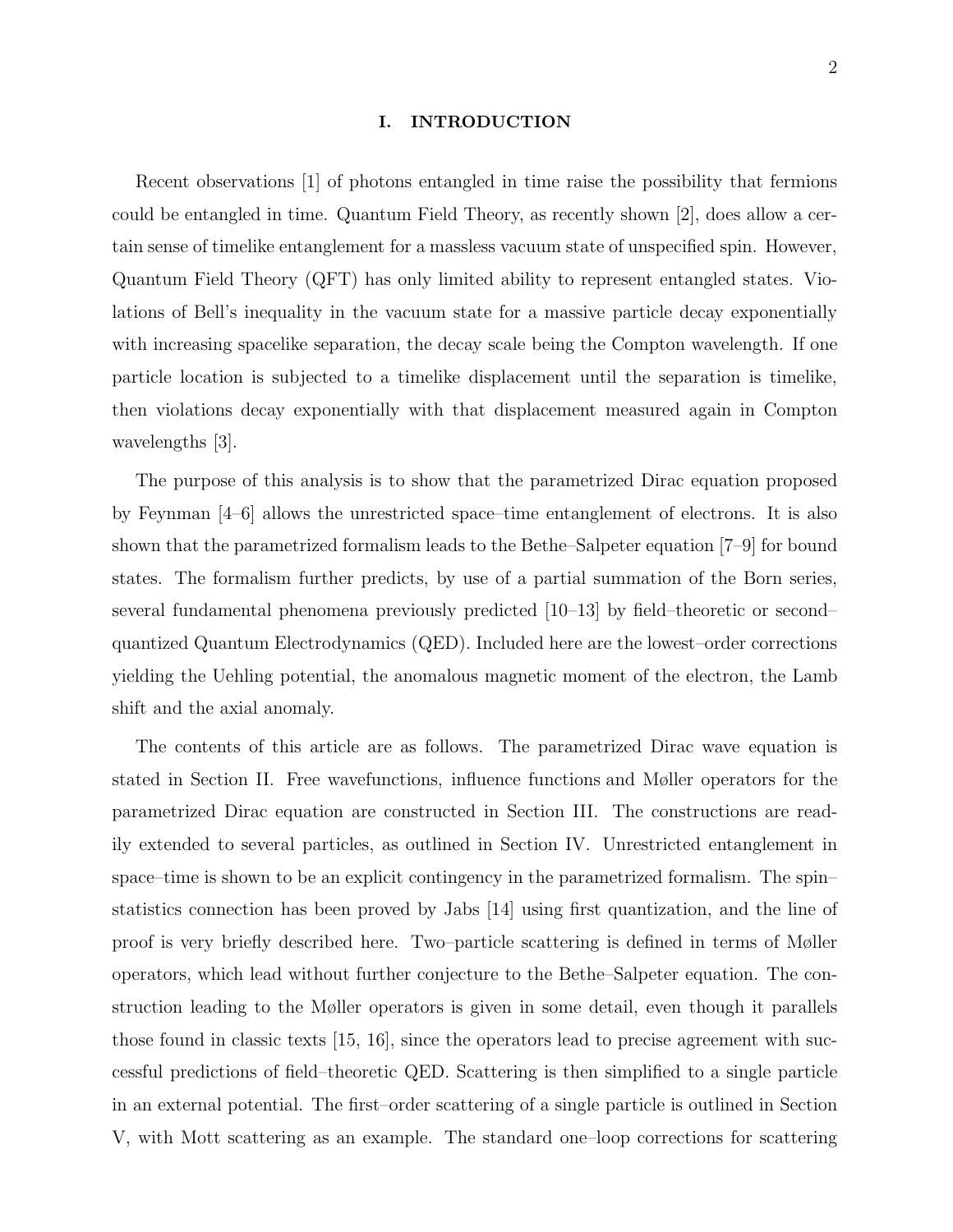of arbitrary strength are derived in Section VI by use of a substitution that is accurate for beams undergoing weak scattering. The substitution resembles the QED relation between propagators and vacuum–to–vacuum expectations. The standard QED axial anomaly is derived in Section VII for classical fields rather than fields of operators. The summary in Section VIII includes a discussion of the wide utility of semiclassical theory and the further possibilities for parametrized formalisms.

#### II. THE PARAMETRIZED DIRAC WAVE EQUATION

The parametrized Dirac wave equation is stated, as are its Lagrangian and its discrete symmetries.

#### A. covariant formulation

For a single spin–1/2 particle the wavefunction is a four–spinor  $\psi(x, \tau)$ . The event x is in  $\mathbb{R}^4$ , while the parameter  $\tau$  is an independent variable in  $\mathbb{R}$ . The event x is also denoted by  $x^{\mu}$  having indices  $\mu = 0, 1, 2, 3$ , with  $x^0 = ct$  where c is the speed of light and t is coordinate time. The Lorentz metric  $g^{\mu\nu}$  on  $\mathbb{R}^4$  has signature  $(- + + +)$ . The position **x** is denoted by  $x^j$  having indices  $j = 1, 2, 3$ . Thus  $x = (ct, \mathbf{x})$ .

The parametrized Dirac wave equation for  $\psi$  is

$$
\frac{\hbar}{ic}\frac{\partial}{\partial \tau}\psi + \gamma^{\mu}\Big(\frac{\hbar}{i}\frac{\partial}{\partial x^{\mu}} - \frac{e}{c}A_{\mu}\Big)\psi = 0
$$
\n(1)

where e is the charge of the particle, c is the speed of light and  $\hbar$  is the reduced Planck's constant. The  $\gamma^{\mu}$  are the four Dirac matrices, while the Maxwell electromagnetic potential  $A^{\mu}(x)$  is independent of the parameter  $\tau$ . The covariance of the theory with respect to the homogeneous Lorentz transformation  $(x^{\mu})' = \Lambda^{\mu}_{\ \nu} x^{\nu}$  and  $\psi'(x, \tau) = S(\Lambda)\psi(\Lambda^{-1}x, \tau)$  follows for  $S(\Lambda)$  generated in the standard way [15]. No mass constant appears in (1), but masses are introduced through boundary conditions as  $\tau \to \pm \infty$ . Feynman's development of QED using (1) has been reviewed by Garcia Alvarez and Gaioli [4]. A simple consequence of (1) is the identity

$$
\frac{\partial}{\partial \tau}\overline{\psi}\psi + \frac{\partial}{\partial x^{\mu}}j^{\mu} = 0
$$
\n(2)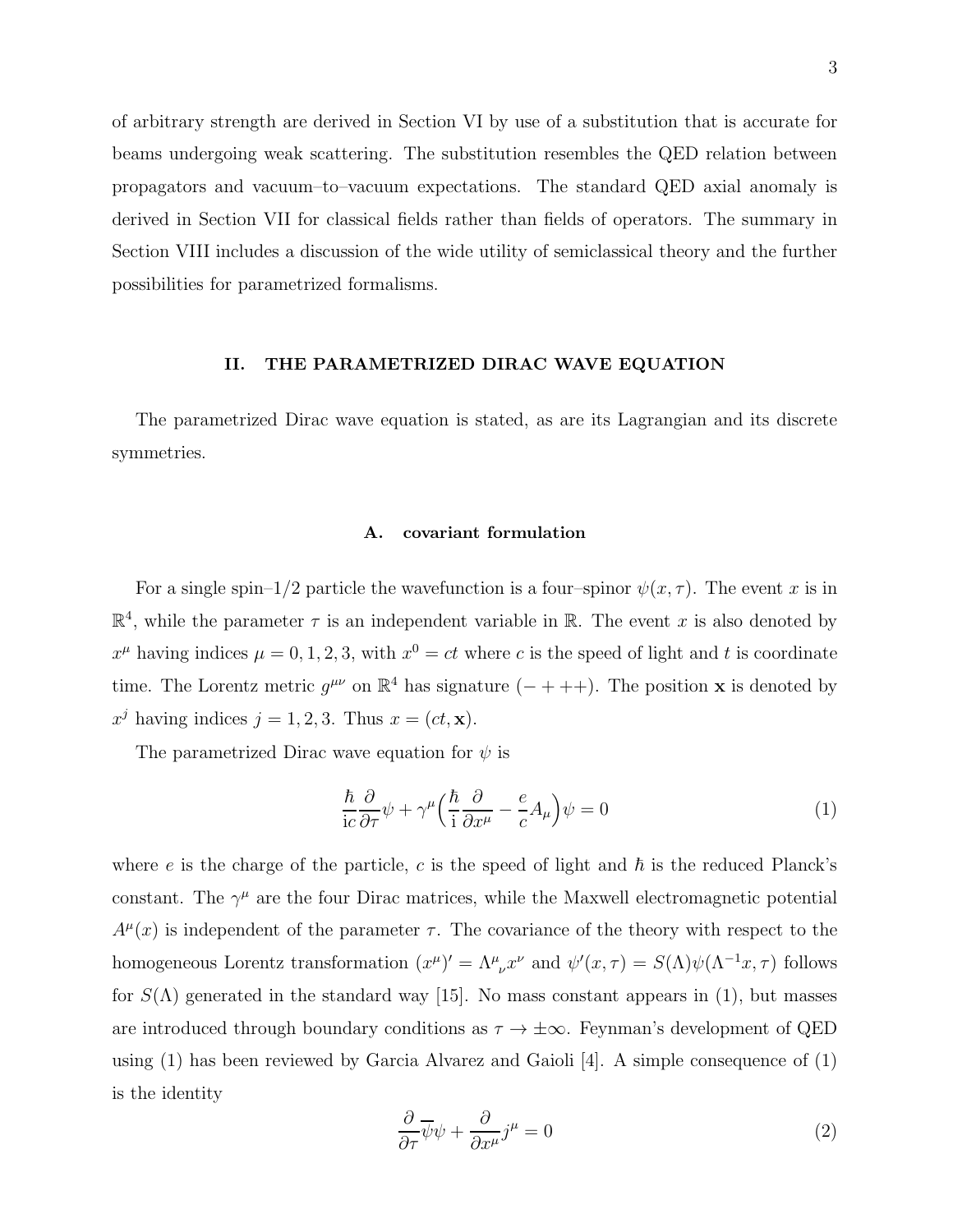where  $\overline{\psi} \equiv \psi^{\dagger} \gamma^{0}$ , and the  $\tau$ -dependent current is  $j^{\mu} = c \overline{\psi} \gamma^{\mu} \psi$ . The indefiniteness of the invariant bilinear form  $\overline{\psi}\psi$  has impeded [17, 18] the development of the parametrized Dirac formalism as a relativistic extension of quantum mechanics.

The energy–momentum operator is denoted  $p_{\mu} = (\hbar/i)\partial/\partial x^{\mu}$ , and  $\pi_{\mu} = p_{\mu} - (e/c)A_{\mu}$ . The commutator of the operators  $x^{\mu}$  and  $p^{\nu}$  is

$$
[x^{\mu}, p^{\nu}] = x^{\mu}p^{\nu} - p^{\nu}x^{\mu} = i\hbar g^{\mu\nu}.
$$
 (3)

Henceforth the units are chosen such that  $c = \hbar = 1$ . The Maxwell field strength tensor is thus  $F^{\mu\nu} = i(p^{\mu}A^{\nu} - p^{\nu}A^{\mu})$ . The summation convention is assumed with respect to repetitions of Greek indices such as  $\mu = 0, 1, 2, 3$ . The covariant and contravariant indices  $\mu, \nu, \ldots$  will be omitted wherever convenient, as in  $x = x^{\mu}$ ,  $p = p^{\mu}$ ,  $p \cdot x = p^{\mu} x_{\mu}$  and  $F \cdot F = F_{\mu\nu} F^{\mu\nu}$ .

The Newton–Wigner position operator [19] can only localize the position x of, say, an electron within a distance of  $\mathcal{O}(m_e^{-1})$  where  $m_e$  is the conventional rest mass. The operator is extendable in the parametrized formalism to an event operator  $x^{\mu}$  with a footprint of the same order. However, the formalism does not restrict the state to a single or 'sharp' rest mass. Consider a wavefunction  $\psi(x, \tau) = \exp(im\tau)\lambda(x)$ . The mass m can have infinite range and so perfect localization of  $x^{\mu}$  and of  $p^{\mu}$  is attainable [20, 21].

## B. Lagrangian and discrete symmetries

The single–particle Lagrangian is

$$
\mathcal{L} = \frac{1}{4} \int d^4x \, F \cdot F + \int d\tau \int d^4x \, \overline{\psi} \left( \frac{1}{i} \frac{\partial}{\partial \tau} \psi + \rlap{\,/} \psi \right), \tag{4}
$$

where  $d^4x$  is the Lorentz-invariant measure on  $\mathbb{R}^4$ . The Feynman slash notation is for example  $p \equiv \gamma^{\mu} p_{\mu}$ , and in particular  $p p = -p \cdot p$ . Variation of  $\mathcal{L}$  with respect to  $\overline{\psi}$  yields (1), while variation of  $\mathcal L$  with respect to  $A^{\mu}$  in the Lorenz gauge, where  $\partial \cdot A = 0$ , yields

$$
\Box A^{\mu} = p \cdot p A^{\mu} = -\partial \cdot \partial A = eJ^{\mu} \tag{5}
$$

which is Maxwell's equation for  $A^{\mu}$ . The 'concatenated' current

$$
J^{\mu}(x) = \int j^{\mu}(x,\tau) d\tau \tag{6}
$$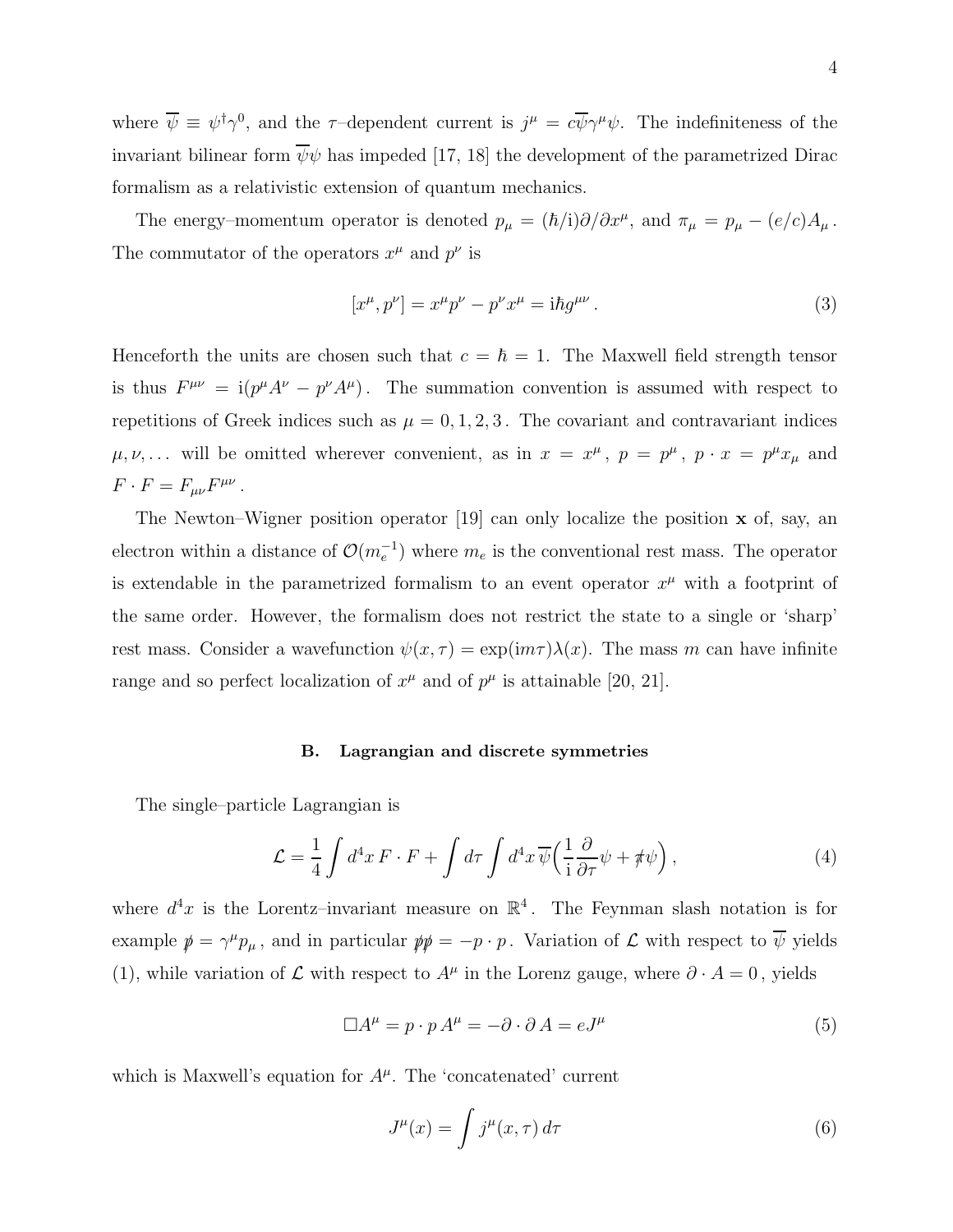in (5) is divergenceless, satisfying  $\partial \cdot J = 0$ .

The discrete symmetries of charge conjugation  $\mathcal{C}$ , parity  $\mathcal P$  and time reversal  $\mathcal T$  act on the single–particle wavefunctions as follows.

$$
(\mathcal{C}\psi)(x,\tau) = i\gamma^2 \psi^*(x,-\tau) \tag{7}
$$

$$
(\mathcal{P}\psi)(t,\mathbf{x},\tau) = \gamma^0 \psi(t,-\mathbf{x},\tau)
$$
\n(8)

$$
(\mathcal{T}\psi)(t,\mathbf{x},\tau) = i\gamma^1\gamma^3\psi^*(-t,\mathbf{x},-\tau)
$$
\n(9)

$$
(\mathcal{TPC}\psi)(x,\tau) = -i\gamma^5\psi(-x,\tau) \tag{10}
$$

In particular, the charge–conjugate wavefunction  $(\mathcal{C}\psi)(x,\tau)$  satisfies (1), subject to the charge e being replaced with  $-e$ .

## III. WAVE FUNCTIONS AND MØLLER OPERATORS

The essential constituents of scattering theory are developed in detail for one particle. The details are routine, being close analogs of those in standard quantum mechanics. The major difference is the existence of states having 'negative mass' but they do not participate, even virtually, in the scattering process.

## A. free wavefunctions

The free wavefunctions are the solutions of (1) in the absence of the electromagnetic potential  $A^{\mu}$ . They have the form

$$
f_p^{(+)}(x,\tau) = \frac{u(p)}{(2\pi)^2} \exp[i(p \cdot x + \varphi_p m_p \tau)] \tag{11}
$$

and

$$
f_p^{(-)}(x,\tau) = \frac{v(p)}{(2\pi)^2} \exp[i(p \cdot x - \varphi_p m_p \tau)]
$$
 (12)

where  $p^{\mu}$  is a constant energy–momentum vector, while  $\varphi_p = \theta(p^0) - \theta(-p^0)$  is the sign of  $p^0$ . That is,  $\varphi_p = p^0/E_p$  where  $E_p = |p^0|$ . The mass  $m_p$ , also denoted  $m(p)$ , is the positive square root of  $-p \cdot p$ . It is assumed that the states are not superluminal, and so  $p \cdot p \leq 0$ . The phases of the complex exponentials are  $p \cdot x \pm \varphi_p m_p \tau$ , hence

$$
\frac{dt}{d\tau} = \pm m_p / E_p \tag{13}
$$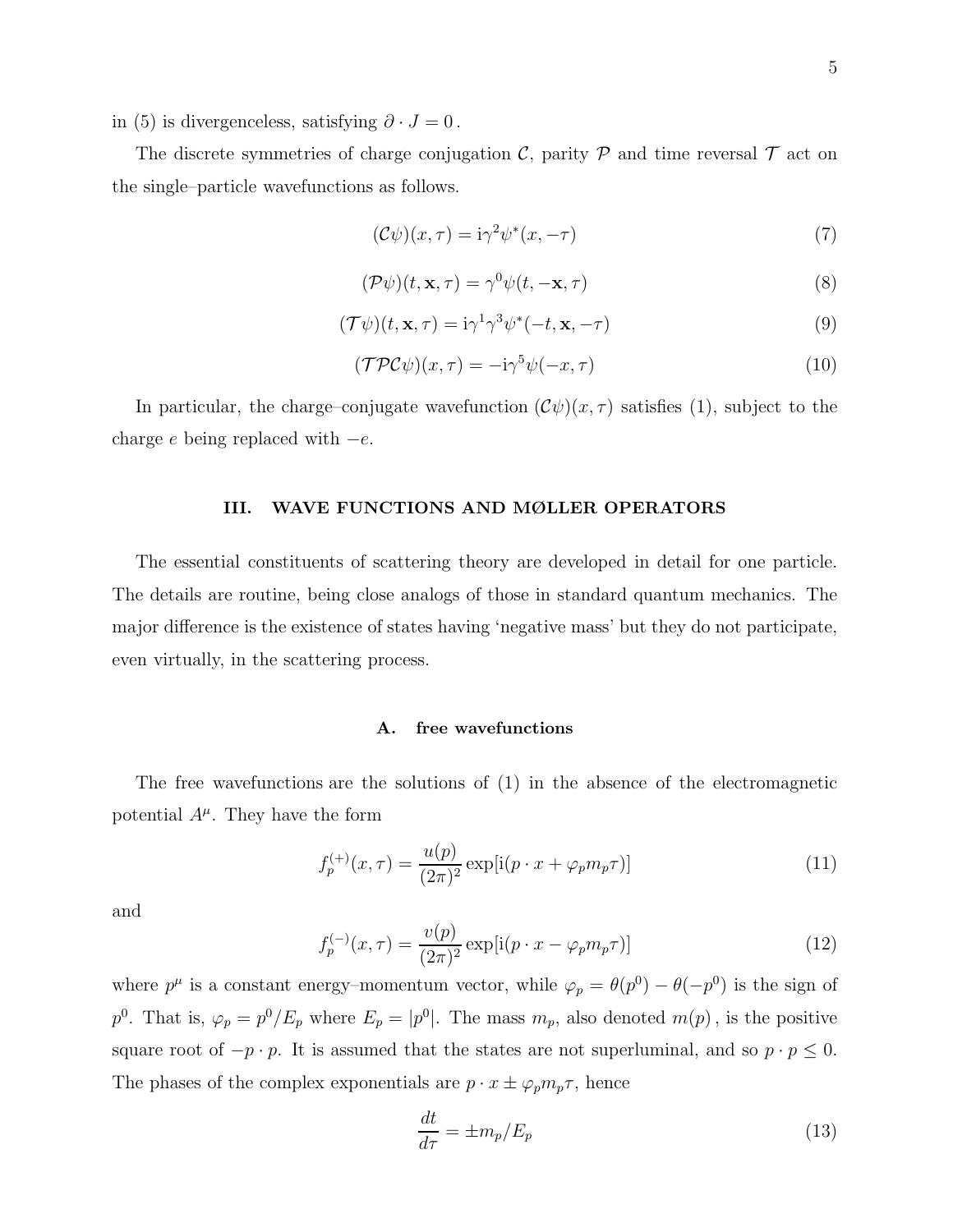at constant phase and position, regardless of the value of  $\varphi_p$ . Recall that the metric signature is  $(- + + +)$ . Thus  $f_p^{(+)}$  propagates forward in coordinate time as  $\tau$  increases, for both positive–energy  $(\varphi_p = +1)$  and negative–energy states  $(\varphi_p = -1)$ , while  $f_p^{(-)}$  propagates backward for both kinds of states.

There are two linearly independent solutions for the four–spinor  $u(p)$  and two for the four-spinor  $v(p)$ . In the rest frame where  $p = (p^0, 0)$  they are

$$
u^{(1)} = \begin{pmatrix} 1 \\ 0 \\ 0 \\ 0 \end{pmatrix}, u^{(2)} = \begin{pmatrix} 0 \\ 1 \\ 0 \\ 0 \end{pmatrix}, v^{(1)} = \begin{pmatrix} 0 \\ 0 \\ 1 \\ 0 \end{pmatrix}, v^{(2)} = \begin{pmatrix} 0 \\ 0 \\ 0 \\ 1 \end{pmatrix}.
$$
 (14)

In an arbitrary frame the solutions for u and v have the  $4 \times 2$  block forms

$$
\mathbf{u}(p) = (u^{(1)}(p), u^{(2)}(p)) = K \begin{pmatrix} (m_p + E_p)I_2 \\ \varphi_p \mathbf{p} \cdot \sigma \end{pmatrix}
$$
  

$$
\mathbf{v}(p) = (v^{(1)}(p), v^{(2)}(p)) = K \begin{pmatrix} \varphi_p \mathbf{p} \cdot \sigma \\ (m_p + E_p)I_2 \end{pmatrix}
$$
 (15)

where  $K = [2m_p(m_p + E_p)]^{-1/2}$ , and the  $\sigma^j$  are the Pauli matrices  $(j = 1, 2, 3)$ . The symbol  $I_n$  denotes the  $n \times n$  unit matrix. The blocks **u** and **v** are eigenspinors of the 'forward' and 'backward' projections

$$
\Lambda_u(p) \equiv \frac{m_p I_4 - \varphi_p \psi}{2m_p} = \mathbf{u} \overline{\mathbf{u}} \,, \qquad \Lambda_v(p) \equiv \frac{m_p I_4 + \varphi_p \psi}{2m_p} = -\mathbf{v} \overline{\mathbf{v}} \tag{16}
$$

respectively, and they obey the orthonormality conditions

$$
\overline{\mathbf{u}}\mathbf{u} = I_2, \qquad \overline{\mathbf{v}}\mathbf{v} = -I_2, \qquad \overline{\mathbf{u}}\mathbf{v} = 0, \qquad \overline{\mathbf{v}}\mathbf{u} = 0. \tag{17}
$$

The free solutions having the same sense of propagation are orthonormal over  $\mathbb{R}^4$  in the continuum normalization, with block form

$$
\int d^4x \overline{\mathbf{f}_p^{(+)}(x,\tau)} \mathbf{f}_q^{(+)}(x,\tau) = +\delta^4(p-q)I_2 ,
$$
\n
$$
\int d^4x \overline{\mathbf{f}_p^{(-)}(x,\tau)} \mathbf{f}_q^{(-)}(x,\tau) = -\delta^4(p-q)I_2 ,
$$
\n(18)

while those having the opposite sense are orthogonal, with block form

$$
\int d^4x \, \overline{\mathbf{f}_p^{(+)}(x,\tau)} \mathbf{f}_q^{(-)}(x,\tau) = 0 ,
$$
\n
$$
\int d^4x \, \overline{\mathbf{f}_p^{(-)}(x,\tau)} \mathbf{f}_q^{(+)}(x,\tau) = 0 ,
$$
\n(19)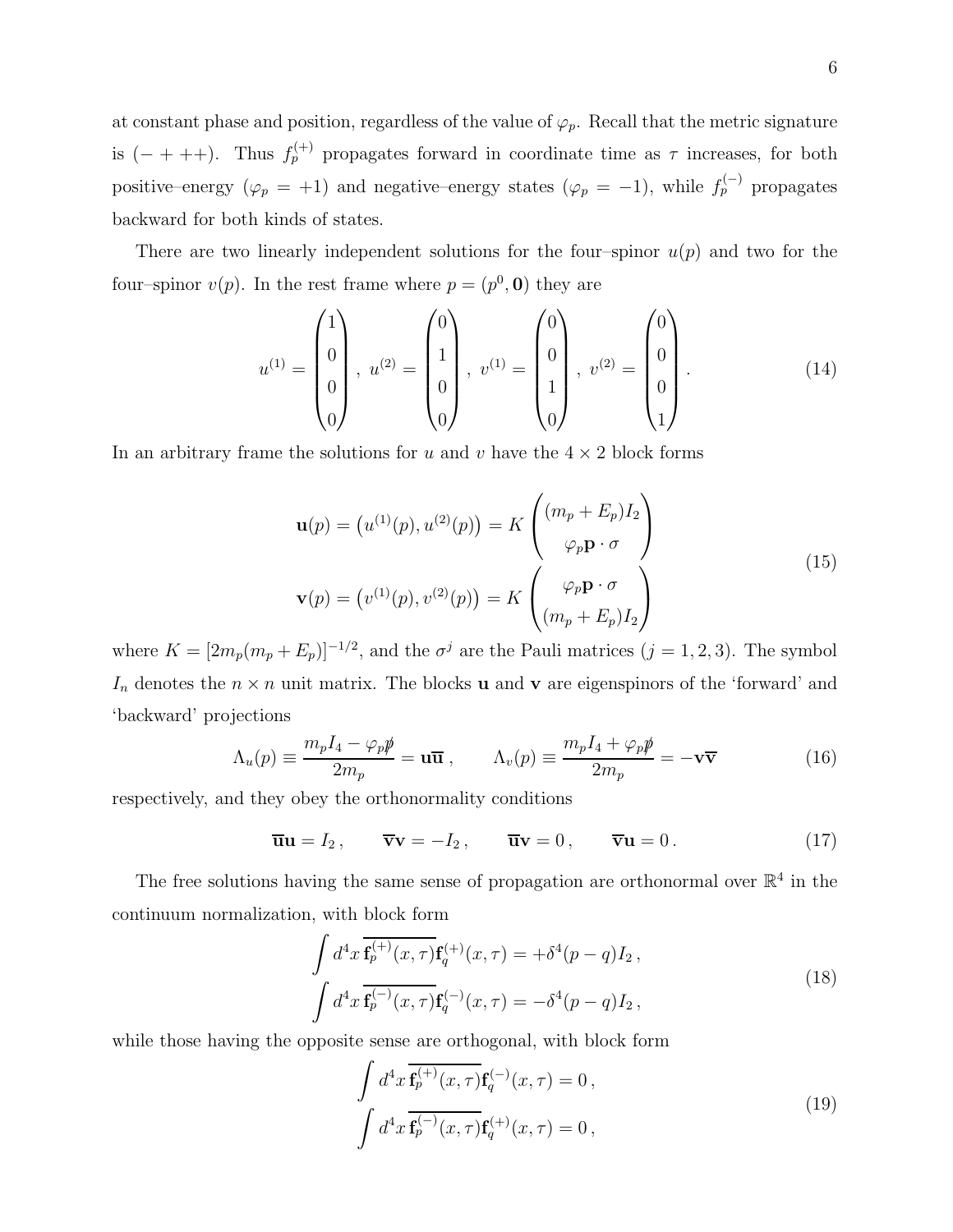where  $\mathbf{f}_p^{(\pm)} = (f_p^{(\pm)(1)}, f_p^{(\pm)(2)})$  for  $f_p^{(+)(r)}(x, \tau) = u^{(r)}(p)(1/2\pi)^2 \exp[i(p \cdot x + \varphi_p m_p \tau)]$  and  $f_p^{(-)(r)}(x,\tau) = v^{(r)}(p)(1/2\pi)^2 \exp[i(p \cdot x - \varphi_p m_p \tau)],$  with  $r = 1, 2$ .

The spin projection operators in an arbitrary frame are

$$
P(\pm s) = \frac{1}{2} (I_4 \mp \gamma^5 \rlap{/} s) \,. \tag{20}
$$

In the rest frame,  $s = (0, s)$  where  $|s| = 1$ . The operators  $\Lambda_u(p)$ ,  $\Lambda_v(p)$  and  $P(s)$  commute for all s and p, since  $\psi$  = -p · s = 0. The chirality projection operators are  $P_{\pm}$  =  $(1 \pm \gamma^5)/2$ , yielding for example the projections  $\mathbf{u}_{\pm} = P_{\pm} \mathbf{u}$ . The helicity operator for the unit momentum  $\hat{\mathbf{p}} = \mathbf{p}/|\mathbf{p}|$  is

$$
\hat{\mathbf{p}} \cdot \mathbf{\Sigma} = \begin{pmatrix} \hat{\mathbf{p}} \cdot \boldsymbol{\sigma} & 0 \\ 0 & \hat{\mathbf{p}} \cdot \boldsymbol{\sigma} \end{pmatrix} . \tag{21}
$$

In the ultrarelativistic limit as  $m_p/E_p \to 0$ , the projections  $\mathbf{u}_{\pm}$  are eigenstates of the helicity operator with eigenvalues  $\pm \varphi_p$  respectively. In the same limit, the projections  $\mathbf{v}_{\pm} = P_{\pm} \mathbf{v}$ are helicity eigenstates also with eigenvalues  $\pm \varphi_p$  respectively.

Defining the free wavefunctions  $\mathbf{h}_p^{(\pm)}$  by

$$
\mathbf{h}_p^{(\pm)}(x,\tau) = (\mathcal{TPC} \mathbf{f}_p^{(\mp)})(x,\tau) = -\mathrm{i}\gamma^5 \mathbf{f}_p^{(\mp)}(-x,\tau) \,,\tag{22}
$$

it follows that

$$
\mathbf{f}_{-p}^{(\pm)}(x,\tau) = i\mathbf{h}_{p}^{(\pm)}(x,\tau). \tag{23}
$$

Moreover, the  $\mathcal{TPC}$  conjugate of an eigenstate of the forward projection  $\Lambda_u(p)P(+s)$  is an eigenstate of  $\Lambda_v(-p)P(-s)$ . Thus, defining the antiparticle to be the  $\mathcal{TPC}$  conjugate of a particle, it follows that a positron is an electron having the reversed sense of propagation in time t as  $\tau$  increases, the reversed energy–momentum and spin, but the same coordinate velocity  $dx^j/dt$  at constant phase and constant  $\tau$ . In particular, there are positrons of positive and negative energy.

Again, particles and antiparticles may in general have energies of either sign, and may propagate forward or backward irrespective of the signs of their energies. The space  $S$  of all subluminal states has the subspaces

 $S_+$  which is spanned by particles  $f_p^{(+)(r)}(x,\tau)$  and antiparticles  $h_p^{(-)(r)}(x,\tau)$ , for  $r=1,2$ and for all p such that  $p^0 > 0$ ,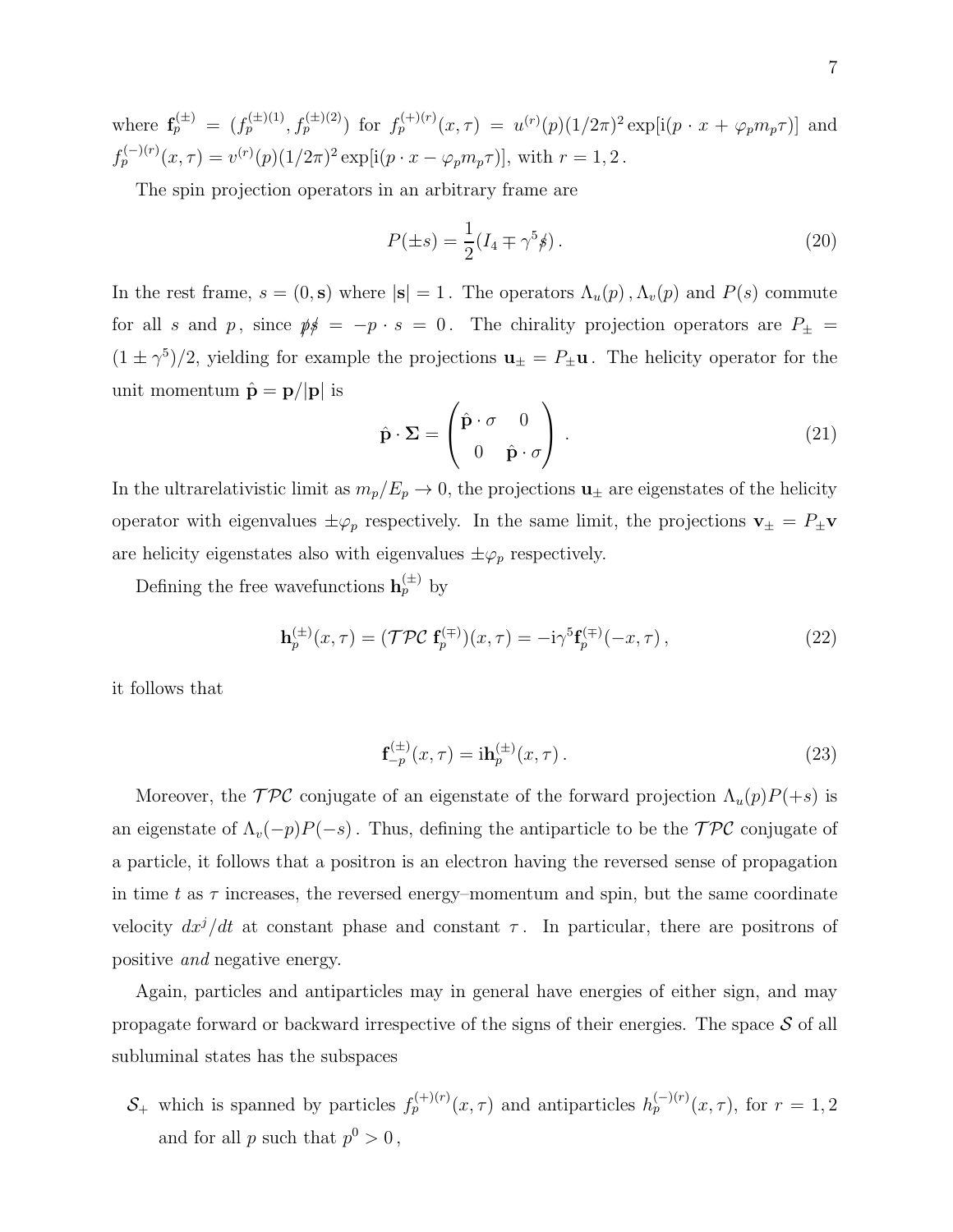and

S<sub>−</sub> which is spanned by particles  $f_p^{(+)(r)}(x, \tau)$  and antiparticles  $h_p^{(-)(r)}(x, \tau)$ , for  $r = 1, 2$ and for all  $p$  such that  $p^0 < 0$ .

The two subspaces are a partition, that is,  $S_+ \cap S_- = \{0\}$  and  $S_+ \cup S_- = S$ . The case  $p^0 = 0$ is precluded by admitting  $m_p = 0$  only as a limit. Note that the parenthetical superscripts  $(\pm)$  on the free wavefunctions indicate the sense of propagation in time as  $\tau$  increases. Also, the particles in  $S_+$  are all proportional to  $\exp(+im_p\tau)$ , while those in  $S_-$  are all proportional to exp( $-im_p\tau$ ). Conservation of mass (see §V) prevents states in  $S_{\pm}$  from being scattered into states in  $\mathcal{S}_\mp$  by massless photons. It is however the case that states of positive energy  $p^0$ in  $S_+$ , for example, can be scattered into  $S_+$  states of negative energy without lower bound and so hole theory must be invoked. Equivalently, the negative–energy electron states in  $S_+$  are regarded as states of different particles, namely positive–energy positrons [22]. Pair creation and annihilation are real processes, but the formalism of second quantization is avoided here by adopting the Feynman–Stueckelberg interpretation. That is, a positron in  $S_+$  is formally represented by the  $\mathcal{TPC}$ -conjugate of an electron in  $S_+$ .

## B. free influence functions

The two free influence functions  $\Gamma_{\pm}^{0}(x'-x,\tau'-\tau)$  for (1) both satisfy

$$
\frac{1}{i}\frac{\partial}{\partial \tau'}\Gamma^0_{\pm}(x'-x,\tau'-\tau)+\gamma_\mu\frac{1}{i}\frac{\partial}{\partial x_\mu'}\Gamma^0_{\pm}(x'-x,\tau'-\tau)=\delta^4(x'-x)\delta(\tau'-\tau)\,,\qquad(24)
$$

and are given by

$$
\Gamma_{\pm}^{0}(x'-x,\tau'-\tau) = (2\pi)^{-5} \int dm \int d^{4}p \frac{mI_{4} - p}{m^{2} - (m_{p}^{2} \pm i\epsilon)} \exp[i(p \cdot (x'-x) + m(\tau'-\tau))] \tag{25}
$$

where  $0 < \epsilon \ll 1$ . The small positive number  $+\epsilon$  serves to remind that the inversion path is below the pole at  $+m_p$  in the complex plane of m, and above the pole at  $-m_p$ . Contour integration in the  $m$ -plane yields

$$
\Gamma^0_{\pm}(x'-x,\tau'-\tau) = i \int d^4p \left\{ \theta(\tau'-\tau) \mathcal{E}_{\pm} - \theta(\tau-\tau') \mathcal{E}_{\mp} \right\},\tag{26}
$$

where  $\theta$  is again the Heaviside unit step function and

$$
\mathcal{E}_{\pm} = (2\pi)^{-4} \left( \frac{\pm m_p I_4 - \rlap{\,/}{p}}{\pm 2m_p} \right) \exp[i(p \cdot (x' - x) \pm m_p(\tau' - \tau))]. \tag{27}
$$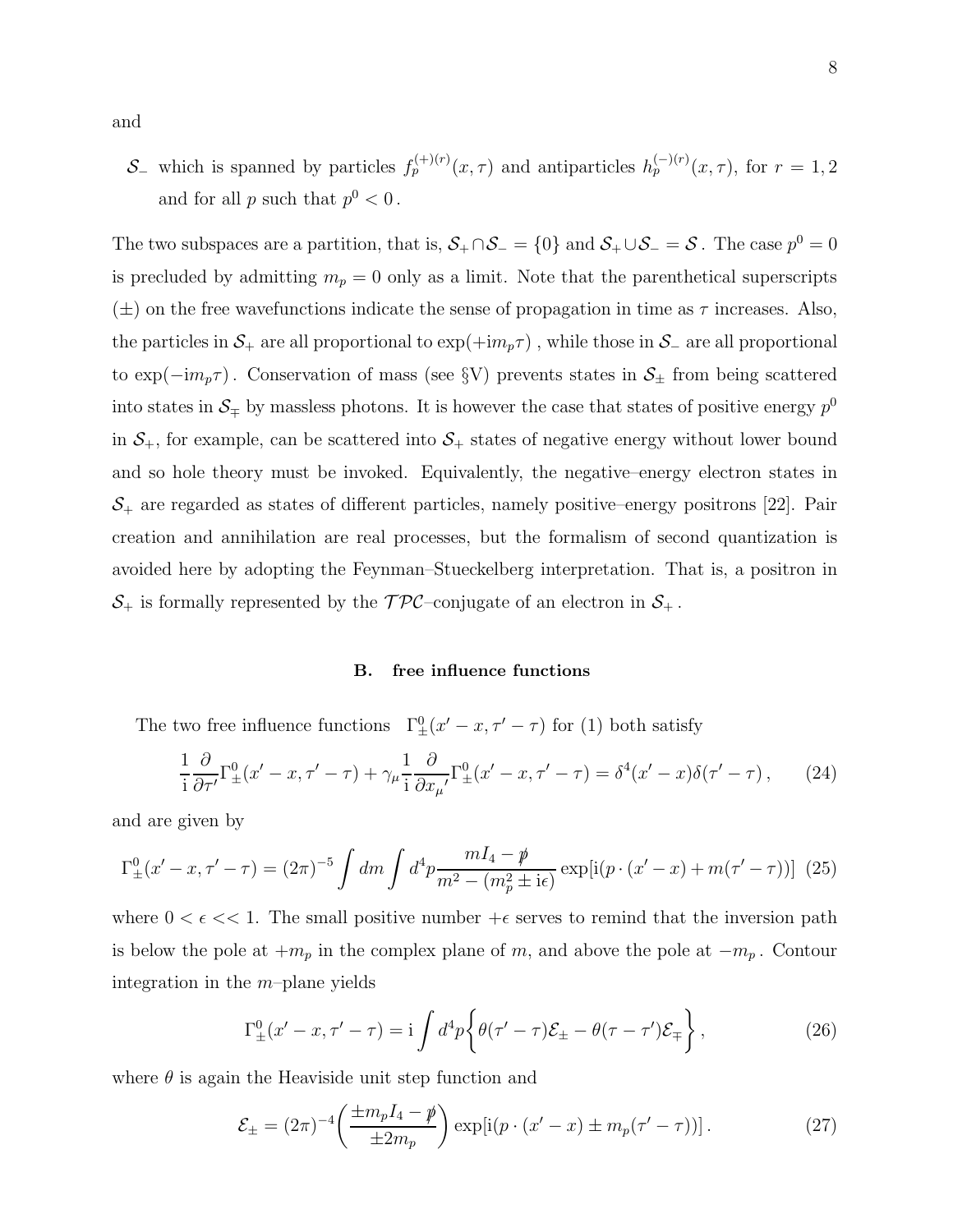The two free influence functions are related by

$$
\overline{\Gamma^0_{\pm}(x'-x,\tau'-\tau)} \equiv \gamma^0 \big(\Gamma^0_{\pm}(x'-x,\tau'-\tau)\big)^{\dagger} \gamma^0 = \Gamma^0_{\mp}(x-x',\tau-\tau'). \tag{28}
$$

Considering  $\Gamma^0_+$  for  $\tau' - \tau > 0$ ,

$$
\Gamma_{+}^{0}(x'-x,\tau'-\tau) = i \int d^{4}p \left\{ \theta(p^{0}) \mathbf{f}_{p}^{(+)}(x',\tau') \overline{\mathbf{f}_{p}^{(+)}(x,\tau)} - \theta(-p^{0}) \mathbf{f}_{p}^{(-)}(x',\tau') \overline{\mathbf{f}_{p}^{(-)}(x,\tau)} \right\}.
$$
 (29)

As  $\tau' - \tau \to +\infty$ ,  $\Gamma^0_+$  evolves forward–propagating waves of positive energy and backward– propagating waves of negative energy. In terms of the forward–propagating waves and their backward–propagating  $\mathcal{TPC}$  conjugates waves,  $\Gamma^0_+$  becomes, for  $\tau' - \tau > 0$ ,

$$
\Gamma_{+}^{0}(x'-x,\tau'-\tau) = i \int d^{4}p \,\theta(p^{0}) \left\{ \mathbf{f}_{p}^{(+)}(x',\tau') \overline{\mathbf{f}_{p}^{(+)}(x,\tau)} - \mathbf{h}_{p}^{(-)}(x',\tau') \overline{\mathbf{h}_{p}^{(-)}(x,\tau)} \right\}.
$$
 (30)

Thus as  $\tau' - \tau \to +\infty$ ,  $\Gamma^0_+$  evolves only states in  $S_+$ , that is the positive-energy, forwardpropagating particles (for example, electrons) and the positive–energy, backward propagating antiparticles (positrons).

Considering  $\Gamma^0_+$  for  $\tau' - \tau < 0$ ,

$$
\Gamma_{+}^{0}(x'-x,\tau'-\tau) = i \int d^{4}p \left\{ \theta(p^{0}) \mathbf{f}_{p}^{(-)}(x',\tau') \overline{\mathbf{f}_{p}^{(-)}(x,\tau)} - \theta(-p^{0}) \mathbf{f}_{p}^{(+)}(x',\tau') \overline{\mathbf{f}_{p}^{(+)}(x,\tau)} \right\}.
$$
 (31)

Thus as  $\tau' - \tau \to -\infty$ ,  $\Gamma^0_+$  evolves backward–propagating wavefunctions of positive energy and forward–propagating wavefunctions of negative energy. In terms of the forward– propagating wavefunctions and their backward-propagating  $\mathcal{TPC}$  conjugate wave functions,  $\Gamma^0_+$  becomes, for  $\tau' - \tau < 0$ ,

$$
\Gamma_{+}^{0}(x'-x,\tau'-\tau) = -i \int d^{4}p \,\theta(-p^{0}) \left\{ \mathbf{f}_{p}^{(+)}(x',\tau') \overline{\mathbf{f}_{p}^{(+)}(x,\tau)} - \mathbf{h}_{p}^{(-)}(x',\tau') \overline{\mathbf{h}_{p}^{(-)}(x,\tau)} \right\} . \tag{32}
$$

Thus as  $\tau' - \tau \to -\infty$ ,  $\Gamma^0_+$  evolves only states in  $\mathcal{S}_-$ , that is, the negative–energy, forward– propagating particles and the negative–energy, backward–propagating antiparticles. Similarly it follows that for  $\tau' - \tau > 0$ ,

$$
\Gamma_{-}^{0}(x'-x,\tau'-\tau) = i \int d^{4}p \,\theta(-p^{0}) \left\{ \mathbf{f}_{p}^{(+)}(x',\tau') \overline{\mathbf{f}_{p}^{(+)}(x,\tau)} - \mathbf{h}_{p}^{(-)}(x',\tau') \overline{\mathbf{h}_{p}^{(-)}(x,\tau)} \right\}, \quad (33)
$$
\nwhile for  $\tau' - \tau < 0$ ,

$$
\Gamma_{-}^{0}(x'-x,\tau'-\tau) = -i \int d^{4}p \,\theta(p^{0}) \left\{ \mathbf{f}_{p}^{(+)}(x',\tau') \overline{\mathbf{f}_{p}^{(+)}(x,\tau)} - \mathbf{h}_{p}^{(-)}(x',\tau') \overline{\mathbf{h}_{p}^{(-)}(x,\tau)} \right\}.
$$
 (34)

It is readily seen that

$$
\Gamma^0_{\pm}(x'-x,\tau'-\tau) = \text{sign}(\tau'-\tau)\frac{1}{i}\int d^4x''\,\Gamma^0_{\pm}(x'-x'',\tau-\tau'')\Gamma^0_{\pm}(x''-x,\tau''-\tau) \qquad (35)
$$

for  $\tau' > \tau'' > \tau$  in which case  $sign(\tau' - \tau) = +1$ , and also for  $\tau' < \tau'' < \tau$  in which case  $sign(\tau' - \tau) = -1$ . If either  $\tau'' < \tau$  or  $\tau'' > \tau'$ , then the right hand side of (35) vanishes.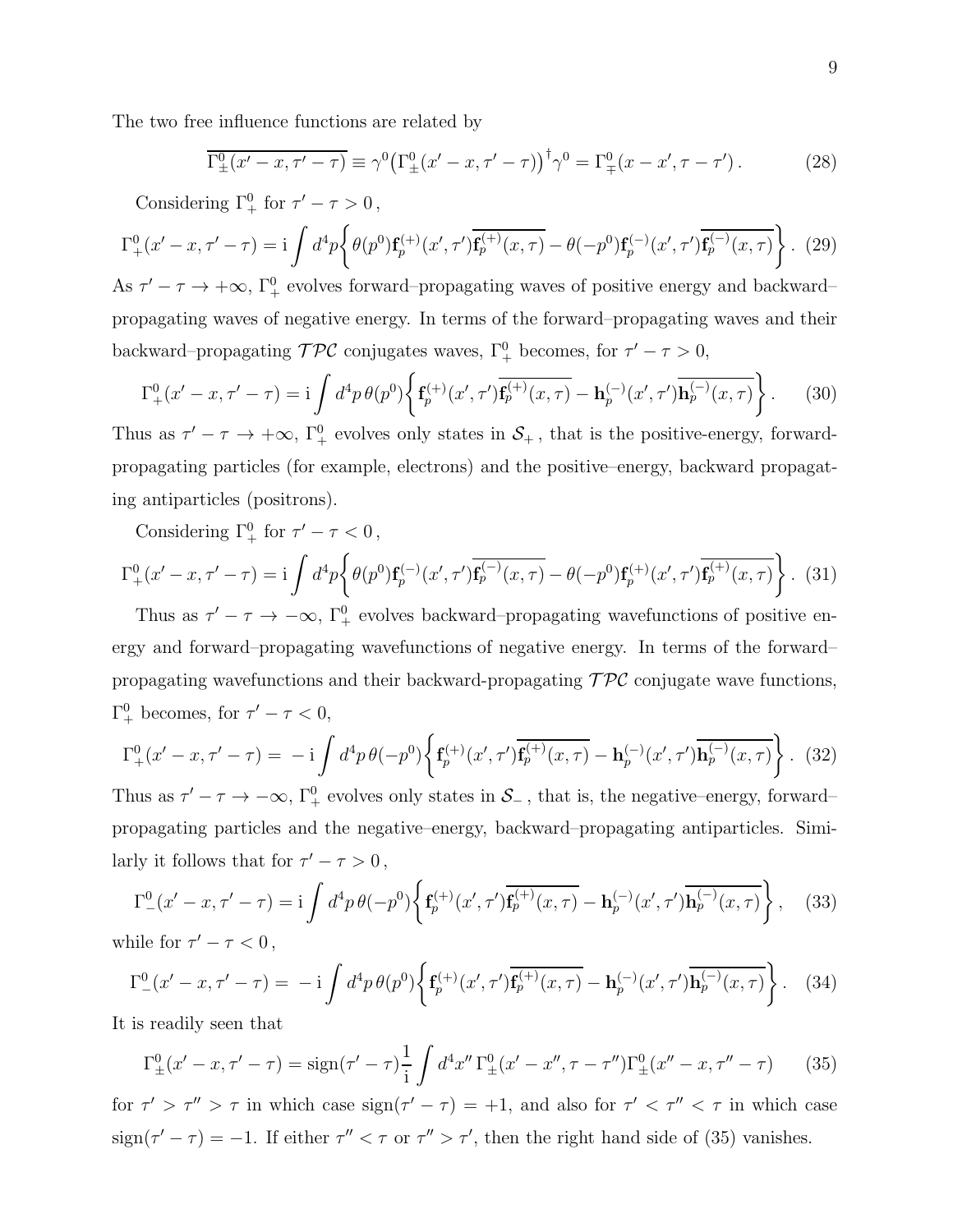#### C. Møller operators

The influence functions  $\Gamma_{\pm}(x', \tau'; x, \tau)$  are defined as solutions of

$$
\frac{1}{i}\frac{\partial}{\partial \tau'}\Gamma_{\pm}(x',\tau';x,\tau) + \gamma_{\mu}\Big(\frac{1}{i}\frac{\partial}{\partial x_{\mu'}} - eA^{\mu}(x')\Big)\Gamma_{\pm}(x',\tau';x,\tau) = \delta^{4}(x'-x)\delta(\tau'-\tau). \tag{36}
$$

They depend upon the charge  $e$  and potential  $A^{\mu}$ , but in the interest of clarity the argument lists here for  $\Gamma_{\pm}$  include only the events x, x' and parameters  $\tau$ ,  $\tau'$ . The boundary conditions are

$$
\Gamma_{+}(x', \tau'; x, \tau) \sim \Gamma_{+}^{0}(x' - x, \tau' - \tau)
$$
\n(37)

as  $\tau', \tau \to -\infty$  with  $\tau' > \tau$  and

$$
\Gamma_{-}(x', \tau'; x, \tau) \sim \Gamma_{-}^{0}(x' - x, \tau' - \tau)
$$
\n(38)

as  $\tau', \tau \to +\infty$  with  $\tau > \tau'$ . Rearranging (36) yields [15]

$$
\Gamma_{\pm}(x',\tau';x,\tau) = \Gamma_{\pm}^{0}(x'-x,\tau'-\tau) + \int d\tau'' \int d^{4}x'' \Gamma_{\pm}^{0}(x'-x'',\tau'-\tau'') eA(x'') \Gamma_{\pm}(x'',\tau'';x,\tau) .
$$
\n(39)

Expanding (39) in the Born series shows that

$$
\overline{\Gamma_{\pm}(x',\tau';x,\tau)} = \Gamma_{\mp}(x,\tau;x',\tau'). \tag{40}
$$

The semigroup property (35) holds also for  $\Gamma_{\pm}$ .

For  $\phi_i \in \mathcal{S}_+$ , define  $\omega_+ \phi_i$  by

$$
\omega_+\phi_i(x',\tau') = \lim_{\tau \to -\infty} \frac{+1}{i} \int d^4x \,\Gamma_+(x',\tau';x,\tau)\phi_i(x,\tau) \,. \tag{41}
$$

If the support of the potential  $A^{\mu}$  is bounded in  $\mathbb{E}^{4}$ , and if the support of  $\phi_{i}(x,\tau)$  is exterior to that of  $A^{\mu}$  as  $\tau \to \pm \infty$ , then  $\omega_+\phi_i$  satisfies (1) subject to  $\omega_+\phi_i(x',\tau') \to \phi_i(x',\tau')$  as  $\tau' \to -\infty$ . The wavefunction  $\omega_+\phi_i$  may be expressed as

$$
\omega_{+}\phi_{i}(x',\tau') = \phi_{i}(x',\tau') + \int d^{4}x \int_{-\infty}^{+\infty} d\tau \,\Gamma_{+}^{0}(x'-x,\tau'-\tau)eA(x)\omega_{+}\phi_{i}(x,\tau). \tag{42}
$$

It may be seen from (42) that  $\omega_+\phi_i(x,\tau) - \phi_i(x,\tau) \in \mathcal{S}_\pm$  as  $\tau \to \pm \infty$ , that is, there is 'τ–increasing' scattering into positive–energy, forward–propagating particles and positive– energy, backward–propagating antiparticles, and also  $\tau$ –decreasing' scattering into negativeenergy, forward–propagating particles and negative–energy, backward–propagating antiparticles. If  $\phi_i \in \mathcal{S}_-$  then  $\omega_+ \phi_i = 0$ .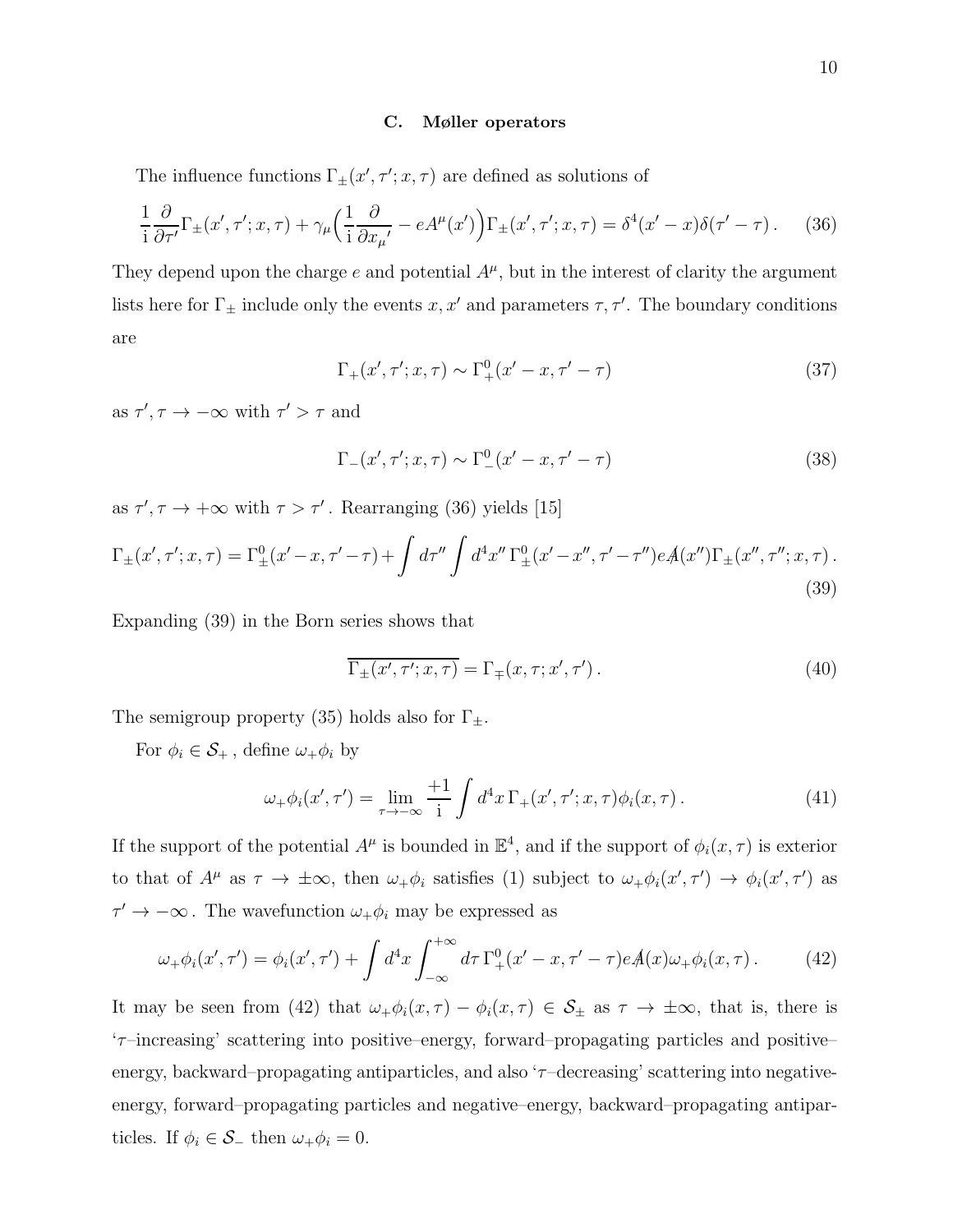Similarly for  $\phi_f \in \mathcal{S}_+$  (not  $\mathcal{S}_-$ ) define  $\omega_{-\phi_f}(x, \tau)$  by

$$
\omega_{-}\phi_{f}(x',\tau') = \lim_{\tau \to +\infty} \frac{-1}{i} \int d^{4}x \,\Gamma_{-}(x',\tau';x,\tau)\phi_{f}(x,\tau). \tag{43}
$$

Then  $\omega_{-}\phi_{f}$  satisfies (1), subject to  $\omega_{-}\phi_{f}(x',\tau') \to \phi_{f}(x',\tau')$  as  $\tau' \to +\infty$  and

$$
\omega_{-}\phi_{f}(x',\tau') = \phi_{f}(x',\tau') + \int d^{4}x \int_{-\infty}^{+\infty} d\tau \Gamma_{-}^{0}(x'-x,\tau'-\tau)eA(x)\omega_{-}\phi_{f}(x,\tau). \tag{44}
$$

It may be seen from (44) that  $\omega_{-}\phi_f(x,\tau) - \phi_f(x,\tau) \in \mathcal{S}_{\mp}$  as  $\tau \to \pm \infty$ . If  $\phi_f \in \mathcal{S}_{-}$  then  $\omega_-\phi_f=0$ .

In summary, the Møller operators  $\omega_{\pm}$  are defined by

$$
\omega_{\pm}\phi(x',\tau') = \lim_{\tau \to \mp\infty} \frac{\pm 1}{i} \int d^4x \,\Gamma_{\pm}(x',\tau';x,\tau)\phi(x,\tau) \tag{45}
$$

for all  $\phi \in \mathcal{S}_+$ . Again,  $\omega_{\pm} \phi = 0$  for all  $\phi \in \mathcal{S}_-$ .

The potential  $A^{\mu}$  involved in the Møller operators is calculated as the particular integral of (5) for the concatenation of the Møller current

$$
j_{fi}^{\mu}(x,\tau) = \overline{\omega_{-}\phi_{f}(x,\tau)}\gamma^{\mu}\omega_{+}\phi_{i}(x,\tau) = \overline{\phi_{f}(x,\tau)}\gamma^{\mu}\phi_{i}(x,\tau) + \mathcal{O}(e^{2}), \qquad (46)
$$

assuming that  $A^{\mu} = \mathcal{O}(e)$ .

## IV. TWO DIRAC PARTICLES

The single–particle formalism of the preceding sections is extended to two particles. Space–time entanglement is displayed in an elementary and unrestricted way. A proof of the spin–statistics theorem is very briefly described, and the Bethe–Salpeter equation for bound states is derived from the two–particle formalism without further conjecture. The mutual scattering problem for two particles is reduced to that of a single particle in the presence of an 'external' potential.

## A. two–particle wave equation

The single–particle, spin– $1/2$  wave equation (1) and Lagrangian (4) are readily extended to two–particle, spin– $1/2$  wavefunctions in the tensor product space. The wave equation becomes

$$
\frac{1}{i}\frac{\partial}{\partial \tau}\Psi + \pi(x) \otimes I_4 \Psi + I_4 \otimes \pi(y) \Psi = 0
$$
\n(47)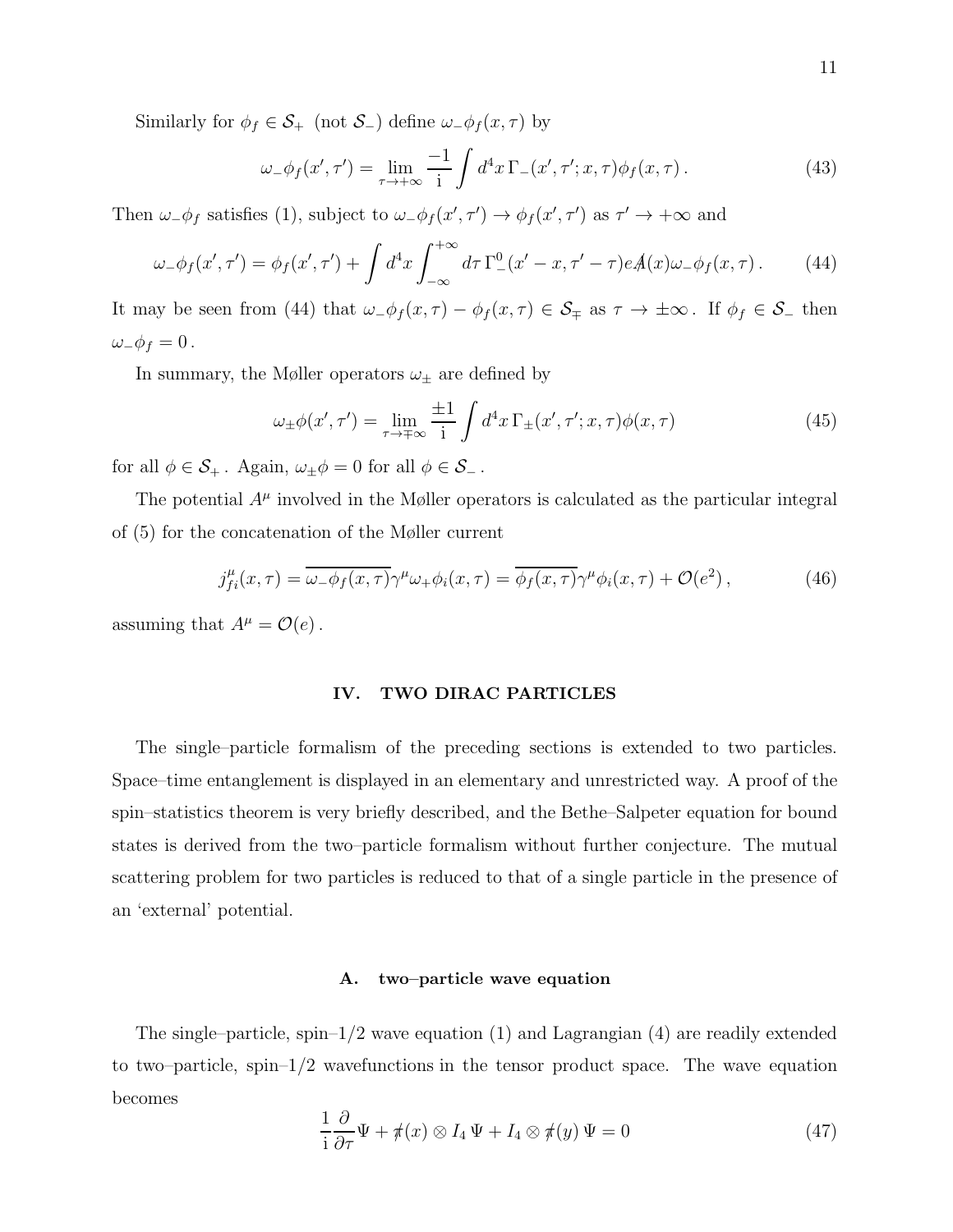where  $\pi^{\mu}(x) = (1/i)\partial/\partial x_{\mu} - e_1 A^{\mu}(x)$  and  $\pi^{\mu}(y) = (1/i)\partial/\partial y_{\mu} - e_2 A^{\mu}(y)$ .

Consider first the case of externally-sourced electromagnetic potentials  $A^{\mu}(x)$  and  $A^{\mu}(y)$ . Two indistinguishable spin–1/2 particles entangled at the events  $x = (t, \mathbf{x})$  and  $y = (s, \mathbf{y})$ may be represented in the standard way with antisymmetric combinations of tensor products of single–particle 4–spinor wavefunctions, such as

$$
\Psi(x, y, \tau) = \frac{1}{\sqrt{2}} \Big( \psi(x, \tau) \otimes \chi(y, \tau) - \chi(x, \tau) \otimes \psi(y, \tau) \Big). \tag{48}
$$

This representation of entanglement, in space or time, is simpler and more general than the QFT representations.

Consider now interaction potentials and self potentials acting on both particles. The potentials are constructed by integrating over the dependences of the two–particle currents upon one of the particles. That is,

$$
\Box A^{\mu}(x) = e_1 J_1^{\mu}(x) + e_2 J_2^{\mu}(x)
$$
\n(49)

where  $e_1$  and  $e_2$  are the charges of the two particles. The currents are, after concatenation and marginalization,

$$
J_1^{\mu}(x) = \int d\tau \int d^4y \, \overline{\Psi(x, y, \tau)} \, \gamma^{\mu} \otimes I_4 \, \Psi(x, y, \tau) \tag{50}
$$

and

$$
J_2^{\mu}(x) = \int d\tau \int d^4y \, \overline{\Psi(y, x, \tau)} I_4 \otimes \gamma^{\mu} \Psi(y, x, \tau).
$$
 (51)

In particular, a particle may experience the potential arising from its own current. If the two particles are indistinguishable, the wavefunction  $\Psi$  is chosen to be antisymmetric as in (48). Then the corresponding quantum currents  $J_1^{\mu}$  $J_1^{\mu}, J_2^{\mu}$  and hence the semiclassical field  $A^{\mu}$  are unaltered by permutation of the two single–particle states at the same parameter  $\tau$ . That is, the currents and the potential are appropriately bosonic.

If the particles are distinguishable and the wavefunction is a simple tensor product  $\Psi(x, y, \tau) = \psi(x, \tau) \otimes \chi(y, \tau)$ , where both  $\psi$  and  $\chi$  are normalized beams or packets, then the concatenated currents reduce to

$$
J_1^{\mu}(x) = \int d\tau \,\overline{\psi(x,\tau)} \,\gamma^{\mu}\psi(x,\tau) \tag{52}
$$

and

$$
J_2^{\mu}(x) = \int d\tau \, \overline{\chi(x,\tau)} \, \gamma^{\mu} \chi(x,\tau) \,. \tag{53}
$$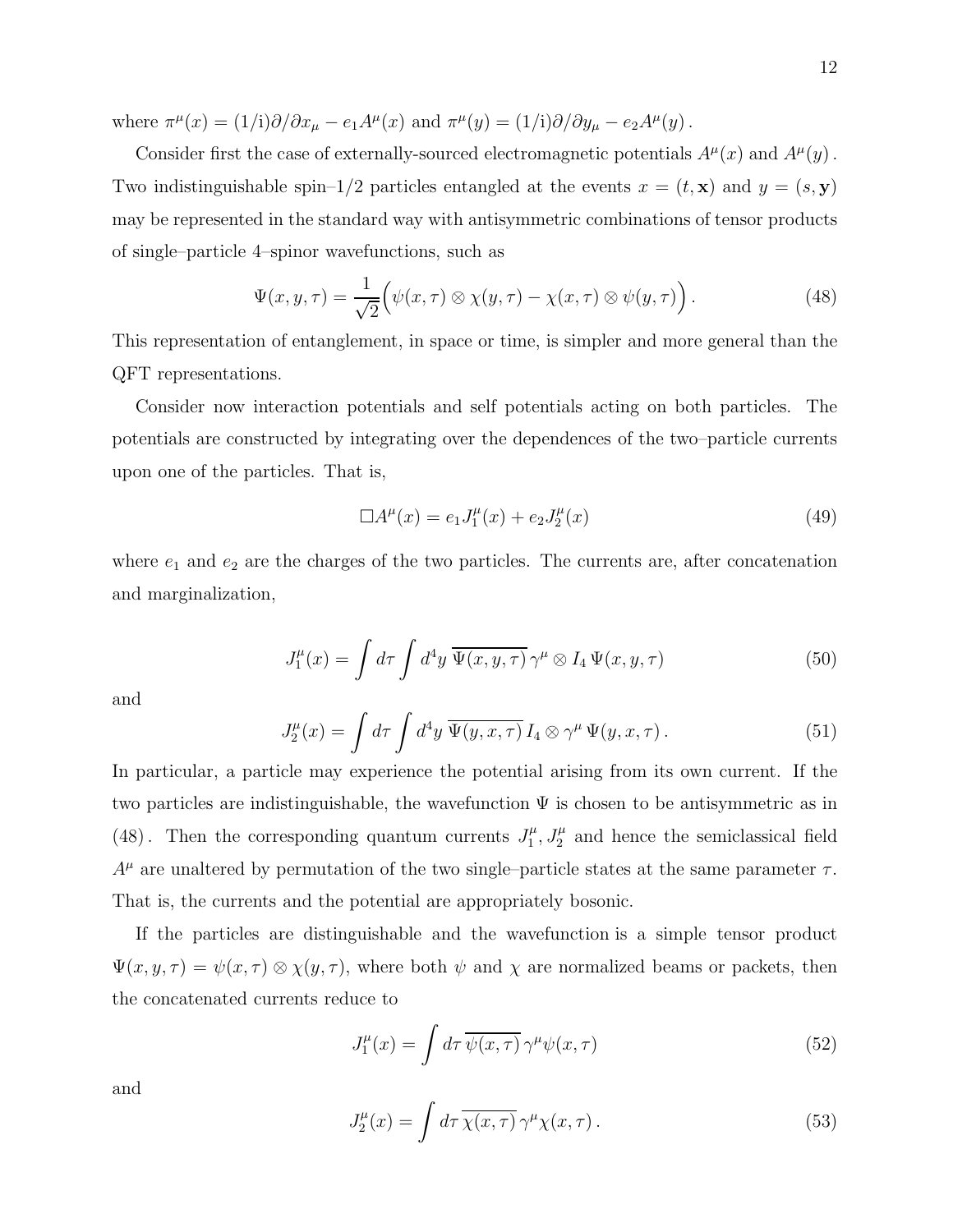#### B. spin and statistics

The spin–statistics connection is usually presented [10–13] as a theorem in relativistic QFT. On the other hand, the unimodular and unitary group  $SU(2)$  spanned by the Pauli spin matrices is a spin–1/2 representation of the unimodular and orthogonal group  $SO(3)$ of spatial rotations [23]. That is, spin is not intrinsically a relativistic phenomenon. Indeed, the single–particle,  $\text{spin-1/2}$  Pauli wave equation [15] is covariant with respect to  $SO(3)$  provided that the electric potential **A** and the magnetic field **B** are functions of  $|\mathbf{x}|$ alone. The spin–statistics connection has furthermore been proved for both nonrelativistic and relativistic quantum mechanics of arbitrary spin [14]. The proof takes into account the phases of spin eigenstates. The phases are indeterminate since only a spin axis is specified, rather than a spin frame. Homotopically consistent permutations of the arbitrary phases between numerous otherwise indistinguishable particles, along with permutations of the conventionally observable positions and spins, lead to the standard spin–statistics connection. The proof holds in particular for relativistic spin– $1/2$  quantum mechanics. The phase is not a standard observable, but the universal observance of the exclusion principle impresses physical significance upon the phase indeterminacy.

#### C. two–particle Møller operators

There are four two–particle free influence functions. Of particular interest are  $\Gamma^0_{++}$  and  $\Gamma^0_{--}$  given by

$$
\Gamma^{0}_{\pm\pm}(x'-x,y'-y,\tau'-\tau) = \frac{1}{i}\Gamma^{0}_{\pm}(x'-x,\tau'-\tau)\otimes\Gamma^{0}_{\pm}(y'-y,\tau'-\tau). \tag{54}
$$

Proceeding as in Section IIIC leads to the two–particle Møller operators  $\Omega_{++}$  and  $\Omega_{--}$ acting on  $S_+ \otimes S_+$ , such that

$$
\Omega_{\pm\pm}\Phi(x',y',\tau') = \lim_{\tau \to \mp\infty} \frac{\pm 1}{i} \int d^4x \int d^4y \,\Gamma_{\pm\pm}(x',y',\tau';x,y,\tau)\Phi(x,y,\tau) \tag{55}
$$

for all  $\Phi \in \mathcal{S}_+ \otimes \mathcal{S}_+$ . The dependence of the influence functions  $\Gamma_{\pm\pm}$  and the Møller operators  $\Omega_{\pm\pm}$  upon the two charges  $e_1$  and  $e_2$ , and upon the potential  $A^{\mu}$  at x and at  $y$ , is of fundamental importance but for clarity is not made explicit here. It follows that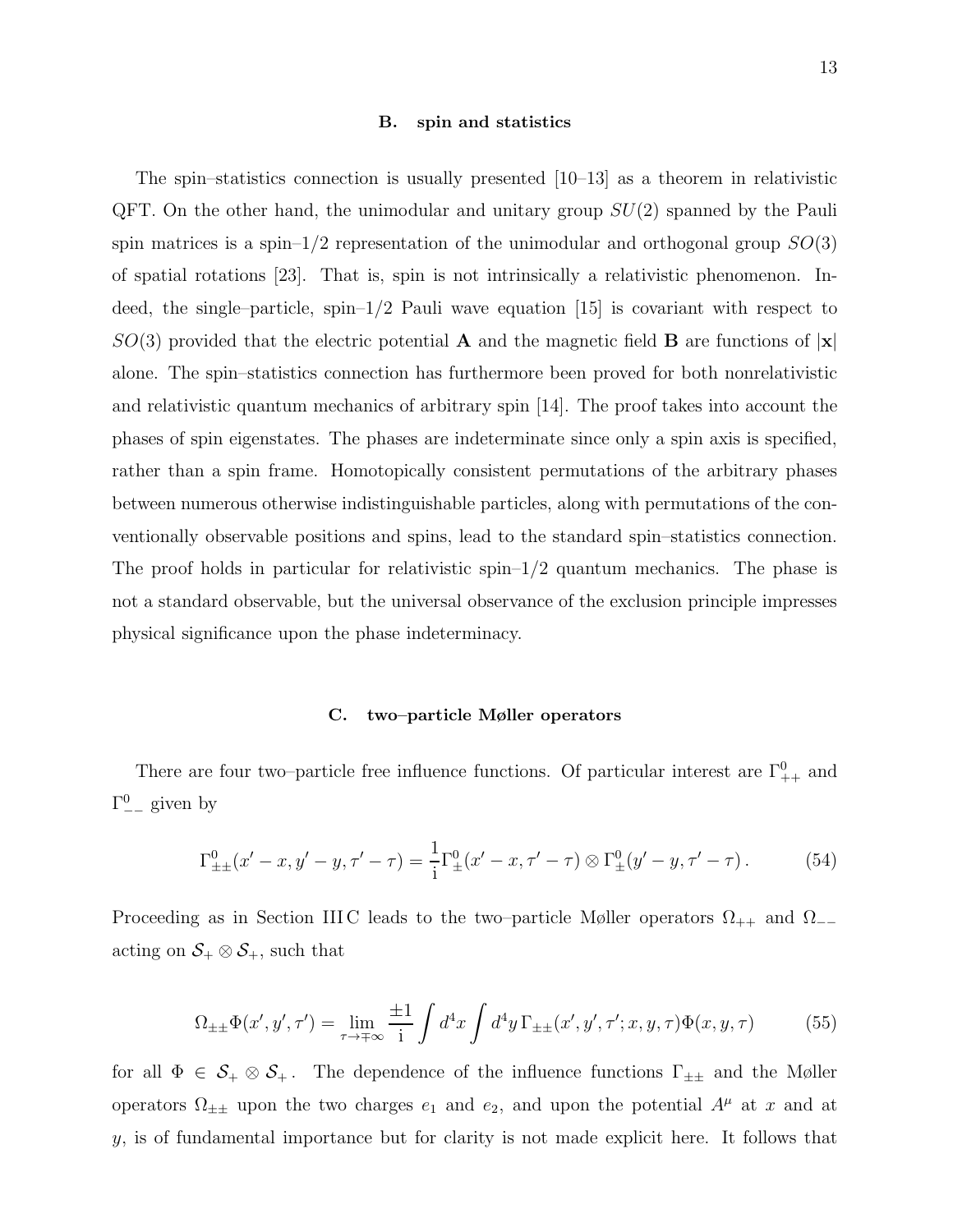$\Omega_{\pm\pm}\Phi=0$  for all  $\Phi\in\mathcal{S}\otimes\mathcal{S}\setminus\mathcal{S}_+\otimes\mathcal{S}_+$  . The influence functions  $\Gamma_{\pm\pm}$  satisfy

$$
\Gamma_{\pm\pm}(x', y', \tau'; x, y, \tau) = \Gamma^0_{\pm\pm}(x' - x, y' - y, \tau' - \tau)
$$
  
+ 
$$
\int d\tau'' \int d^4x'' \int d^4y'' \Gamma^0_{\pm\pm}(x' - x'', y - y'', \tau' - \tau'')
$$
  
× 
$$
V(x'', y'') \Gamma_{\pm\pm}(x'', y'', \tau''; x, y, \tau)
$$
 (56)

The scattering potential in (56) is

$$
V(x,y) = e_1 A(x) \otimes I_4 + I_4 \otimes e_2 A(y).
$$
 (57)

The semigroup property (35) extends to  $\Gamma_{\pm\pm}$ . When the potential  $A^{\mu}$  is external, it may be shown that

$$
\Gamma_{\pm\pm}(x', y', \tau'; x, y, \tau) = \frac{1}{i} \Gamma_{\pm}(x', \tau'; x, \tau) \otimes \Gamma_{\pm}(y', \tau'; y, \tau) , \qquad (58)
$$

and that

$$
\overline{\Gamma_{\pm\pm}(x',y',\tau';x,y,\tau)} = \Gamma_{\mp\mp}(x,y,\tau;x',y',\tau'). \tag{59}
$$

The separability property (58) implies that unentanglement is conserved with the passage of  $\tau$ . The Møller currents are

$$
J_1^{\mu}(x)_{fi} = \int d\tau \int d^4y \, \overline{\Omega_{--}\Phi_f(x,y,\tau)} \, \gamma^{\mu} \otimes I_4 \, \Omega_{++}\Phi_i(x,y,\tau) \tag{60}
$$

and

$$
J_2^{\mu}(x)_{fi} = \int d\tau \int d^4y \, \overline{\Omega_{--}\Phi_f(y,x,\tau)} I_4 \otimes \gamma^{\mu} \Omega_{++} \Phi_i(y,x,\tau). \tag{61}
$$

## D. bound states

It is now convenient to combine the influence functions in the form

$$
\Gamma(x', y', \tau'; x, y, \tau) = \theta(\tau' - \tau)\Gamma_{++}(x', y', \tau'; x, y, \tau) - \theta(\tau - \tau')\Gamma_{--}(x', y', \tau'; x, y, \tau), \quad (62)
$$

and similarly there is the combined free influence function  $\Gamma^{0}(x'-x, y'-y, \tau'-\tau)$ . Then for all  $\tau'$  and  $\tau$ , any two-particle wavefunction  $\Psi(x, y, \tau)$  evolves as

$$
\Psi(x', y', \tau') = \frac{1}{i} \int d^4x \int d^4y \,\Gamma(x', y', \tau; x, y, \tau) \Psi(x, y, \tau) , \tag{63}
$$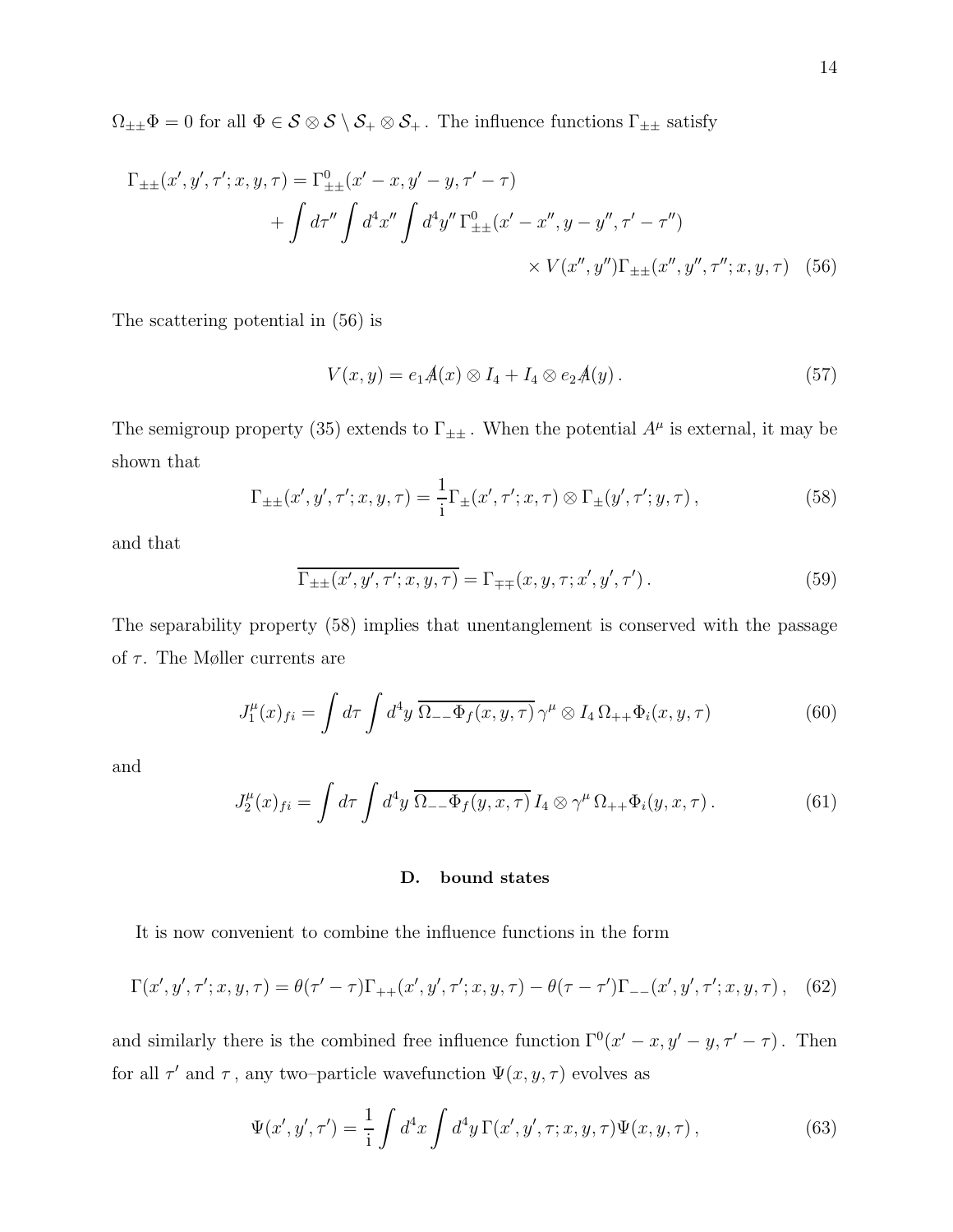or by virtue of (56) as

$$
\Psi(x', y', \tau') = \Psi_0(x', y', \tau')
$$
  
+ 
$$
\frac{1}{1} \int d\tau'' \int d^4x'' \int d^4y'' \Gamma^0(x' - x'', y - y'', \tau' - \tau'') V(x'', y'') \Psi(x'', y'', \tau) \quad (64)
$$

where the freely propagated wavefunction  $\Psi_0(x', y', \tau')$  is

$$
\Psi_0(x', y', \tau') = \frac{1}{\mathrm{i}} \int d^4 x \int d^4 y \, \Gamma^0(x' - x, y' - y, \tau' - \tau) \Psi(x, y, \tau) \,. \tag{65}
$$

The Fourier transform of (64) with respect to  $\tau$  is the inhomogeneous Bethe–Salpeter equation [7–9]

$$
\Psi(x', y', m) = \Psi_0(x', y', m)
$$
  
+  $\frac{1}{i} \int d^4 x'' \int d^4 y'' \Gamma^0(x' - x'', y - y'', m) V(x'', y'') \Psi(x'', y'', m)$ , (66)

in the casual notation where

$$
f(m) = \int d\tau \, f(\tau) \exp(-\mathrm{i}m\tau). \tag{67}
$$

The interaction potential  $V(x, y)$  as given in (57) is determined semi-classically, that is, in terms of potentials  $A^{\mu}(x)$  satisfying Maxwell's equation (49) for the Dirac currents (50) and (51). Bound states are defined as eigenstates of the homogeneous equation [9], that is, (66) for  $\Psi_0 = 0$ . Indeed, if there is binding energy in the two–particle state  $\Psi$  then the freely–propagating  $\Psi_0$  is a kinematical impossibility [8, 9]. The Bethe–Salpeter equation is in general nonlinear but may be expanded at least formally in powers of the charges  $e_1$  and  $e_2$ , yielding a series of linear equations. A method of partial summation is described in  $\S$ VI below.

## E. two–particle scattering matrix

Let  $\Phi_i$  and  $\Phi_f$  be two free wavefunctions in  $S_+ \otimes S_+$ . Then the scattering matrix  $S_{fi}$  is defined by

$$
S_{fi} \equiv \int d^4x \int d^4y \, \overline{\Omega_{--}\Phi_f(x,y,\tau)} \Omega_{++}\Phi_i(x,y,\tau) \,. \tag{68}
$$

The incident and final two–particle states for indistinguishable particles are independently fermionic. That is, the incident single–particle states may be permuted independently of the final states and vice versa, leading in each case to a reversal of the sign of  $S_{fi}$ .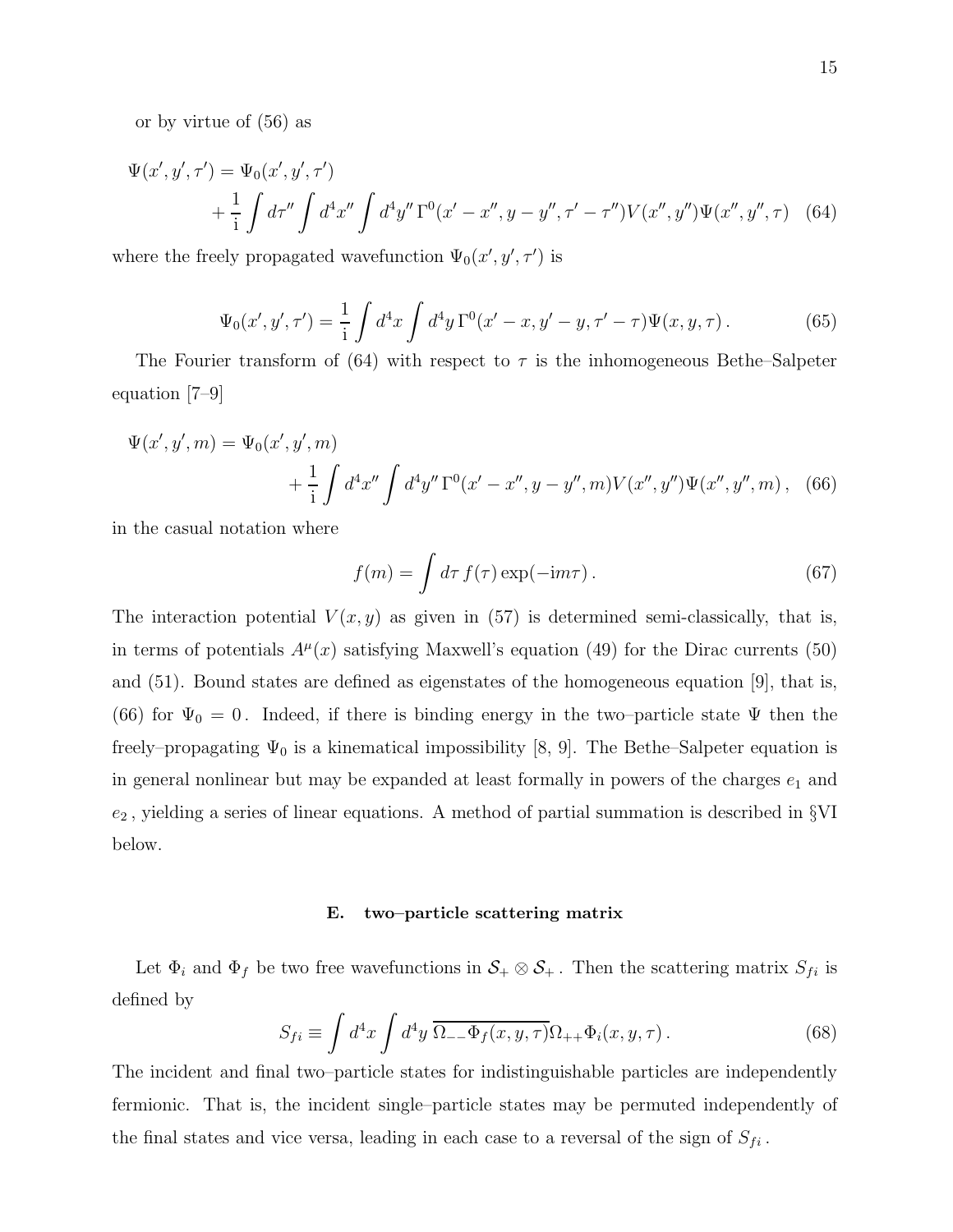It is readily shown that  $\partial S_{fi}/\partial \tau = 0$ , since  $\pi^{\dagger} \gamma^0 = \gamma^0 \pi$ . Alternatively, it may be shown that

$$
S_{fi} = \lim_{\tau \to +\infty} \int d^4x \int d^4y \, \overline{\Phi_f(x, y, \tau)} \Omega_{++} \Phi_i(x, y, \tau) \,. \tag{69}
$$

which is explicitly independent of  $\tau$ . It follows from (69) that

$$
S_{fi} = S_{fi}^{(0)} + i \int d\tau \int d^4x \int d^4y \, \overline{\Phi_f(x, y, \tau)} V(x, y) \Omega_{++} \Phi_i(x, y, \tau) , \qquad (70)
$$

where

$$
S_{fi}^{(0)} = \int d^4x \int d^4y \, \overline{\Phi_f(x, y, \tau)} \Phi_i(x, y, \tau) \tag{71}
$$

which is independent of  $\tau$  assuming that  $\Phi_i$  and  $\Phi_f$  are free particle pairs. If the particles are distinguishable then the incident and final free wavefunctions are of the form  $\Phi_i = \phi_i \otimes \xi_i$ and  $\Phi_f = \phi_f \otimes \xi_f$  respectively, while the Møller operators are of the form  $\Omega_{\pm\pm} = \omega_{\pm} \otimes \omega_{\pm}$ . The Møller currents are calculated, following (52) and (53), as

$$
J_1^{\mu}(x) = \int d\tau \, \overline{\omega_{-} \phi_f(x,\tau)} \, \gamma^{\mu} \omega_{+} \phi_i(x,\tau) \tag{72}
$$

and

$$
J_2^{\mu}(x) = \int d\tau \, \overline{\omega_{-}\xi_f(x,\tau)} \, \gamma^{\mu} \omega_{+}\xi_i(x,\tau) \,. \tag{73}
$$

If the two particles are indistinguishable then both the incident and final two–particle free states  $\Phi_i$  and  $\Phi_f$  in (68) must be fermionic as in (48). However, both two–particle free states in the Møller currents (60) and (61) must be replaced with bosonic states of the form

$$
\Phi(x, y, \tau) = \frac{1}{\sqrt{2}} \Big( \phi(x, \tau) \otimes \xi(y, \tau) + \xi(x, \tau) \otimes \phi(y, \tau) \Big). \tag{74}
$$

The Møller currents are then bosonic, prior to marginalization. It follows eventually that the scattering matrix is appropriately fermionic with respect to the incident two–particle state, and also with respect to the final two–particle state.

The integrand for nontrivial scattering in (70) is, in the case of distinguishable particles for simplicity,

$$
\overline{\Phi_f(x, y, \tau)} V(x, y) \Omega_{++} \Phi_i(x, y, \tau) =
$$
\n
$$
\overline{\phi_f(x, \tau)} e_1 A(x) \omega_+ \phi_i(x, \tau) \overline{\xi_f(y, \tau)} \omega_+ \xi_i(y, \tau)
$$
\n
$$
+ \overline{\phi_f(x, \tau)} \omega_+ \phi_i(x, \tau) \overline{\xi_f(y, \tau)} e_2 A(y) \omega_+ \xi_i(y, \tau) . \tag{75}
$$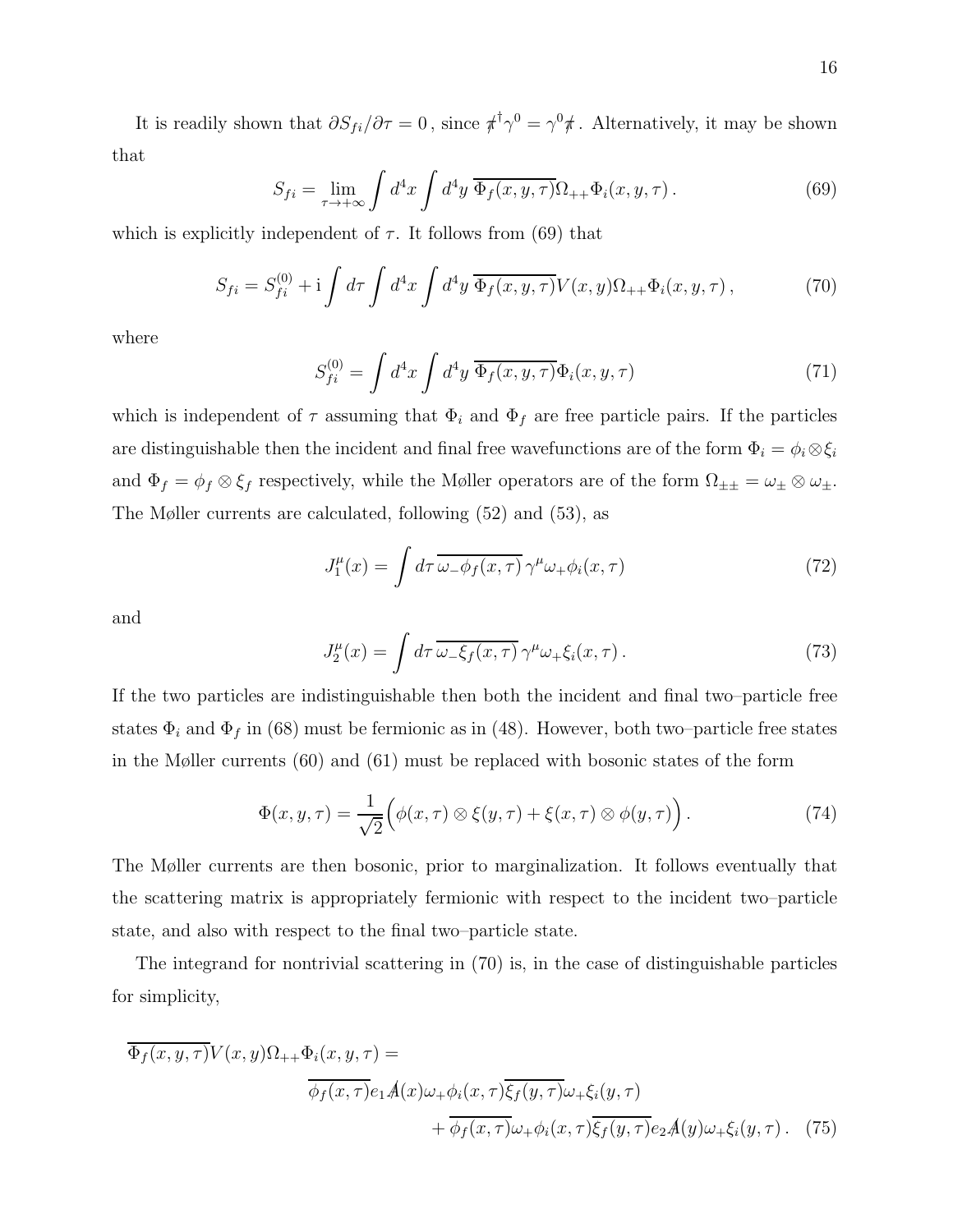Iteration on (71) by expansion in powers of the charges  $e_1$  and  $e_2$  proceeds the most efficiently if the Møller operators in the factors not explicitly displaying scattering, that is in the factors  $\xi_f\omega_+\xi_i$  and  $\phi_f\omega_+\phi_i$ , are not so iterated. These factors reduce to unity, after forming the scattering cross–section and averaging over the incident and final states. It suffices therefore to consider single–particle scattering off the semiclassical potential owing to any source including the current of the particle itself. The incident and final energy–momenta  $p_i^{\mu}$  $\frac{\mu}{i}$  and  $p_f^{\mu}$  $f_{f}^{\mu}$  are assumed timelike, hence the ostensibly 'external' photon is spacelike.

The potential owing to an 'external' source  $\mathcal{Z}^{\mu}(x)$  is now denoted  $\mathcal{A}^{\mu}(x)$ , with

$$
\Box \mathcal{A}^{\mu} = \mathcal{Z}^{\mu} \,. \tag{76}
$$

If the external source  $\mathcal{Z}^{\mu}$  is in fact the current  $e_2 J_2^{\mu}$  $\int_2^{\mu}$  of a second and possibly distinguishable spin–1/2 particle then, owing to the parity symmetry of the D'Alembertian  $\Box$ , it is readily shown that the single–particle scattering matrix is symmetric with respect to the two particles. That is, the scattering of the second particle by the first is the same as the scattering of the first particle by the second.

#### V. FIRST–ORDER SCATTERING OF A SINGLE PARTICLE

The scattering matrix for a single particle resembles (68) or equivalently (70). To leading order in powers of the charge  $e$ , the nontrivial contribution to the analog of  $(70)$  is

$$
S_{fi}^{(1)} = \mathbf{i} \int d\tau \int d^4x \, \overline{\phi_f(x,\tau)} \, e \mathcal{A}(x) \phi_i(x,\tau) \,. \tag{77}
$$

Assume that both  $\phi_i$  and  $\phi_f$  have the form (11) with both  $p_i^0$  and  $p_f^0$  positive, hence both wavefunctions are in  $S_{+}$ . It follows that

$$
S_{fi}^{(1)} = \frac{\mathrm{i}e}{(2\pi)^3} \delta(\Delta m_p) \,\overline{u_f} \,\mathcal{A}(\Delta p) \, u_i \tag{78}
$$

where  $\Delta p = p_f - p_i$  and  $\Delta m_p = m(p_f) - m(p_i)$ , while  $u_i = \mathbf{u}(p_i)\mathbf{a}_i$  and  $u_f = \mathbf{u}(p_f)\mathbf{a}_f$ . The coefficients  $a_i$  and  $a_f$  are complex 2 × 1 matrices. Finally,  $\mathcal{A}^{\mu}(\Delta p)$  is the Fourier transform of  $\mathcal{A}^{\mu}(x)$  defined by

$$
\mathcal{A}^{\mu}(\Delta p) = \int \frac{d^4x}{(2\pi)^4} \mathcal{A}^{\mu}(x) \exp[-i\Delta p \cdot x]. \tag{79}
$$

Note that the mass of the particle is conserved, that is,  $m_f = m(p_f) = m(p_i) = m_i$  which may as well be assigned the notation  $m_e$  for, say, an electron.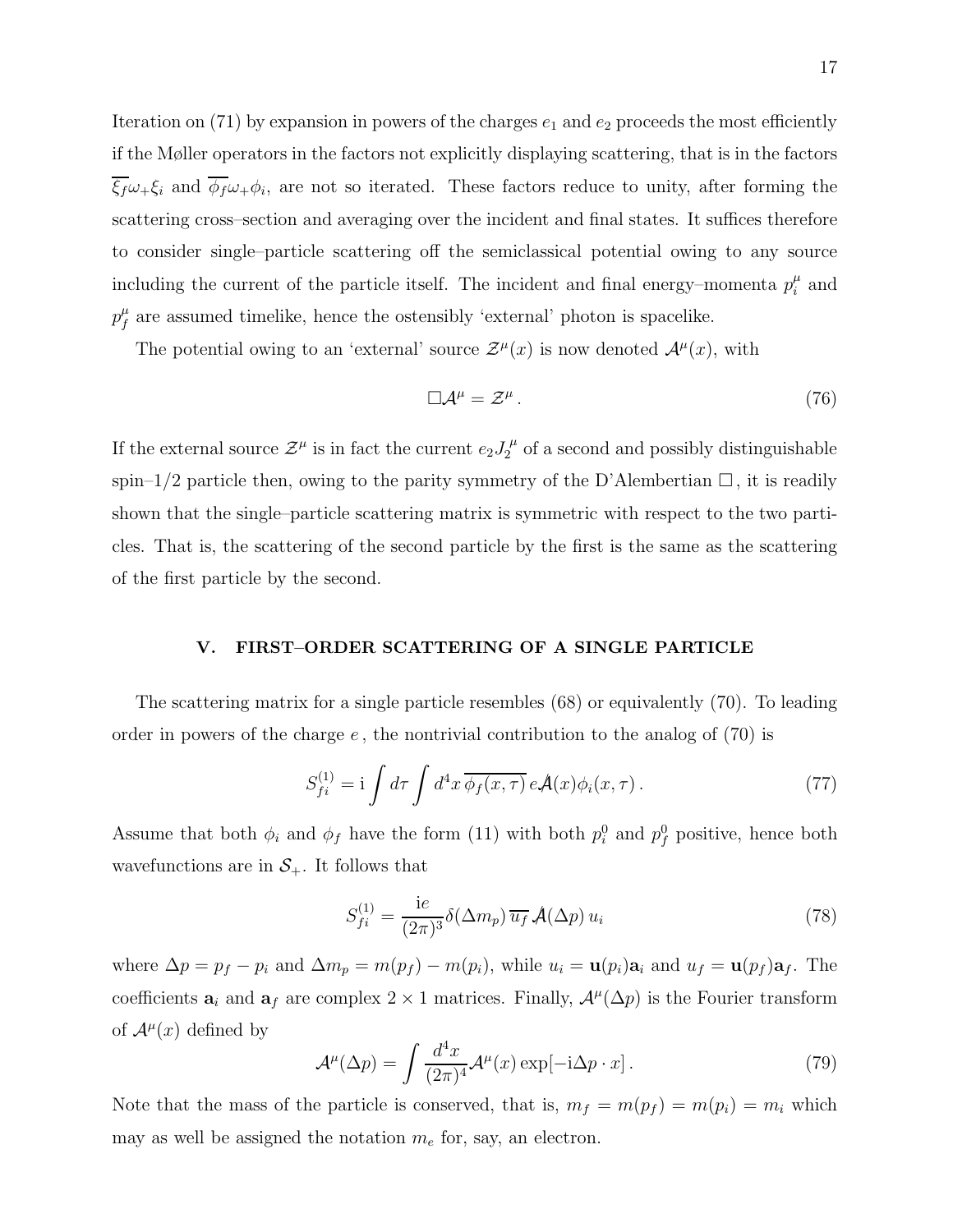The Coulomb potential for a point charge  $-Ze > 0$  is defined by  $\mathcal{A}^0(x) = -Ze/(4\pi|\mathbf{x}|)$ where  $x = (x^0, \mathbf{x})$ , and by  $\mathcal{A}^j(x) = 0$  for  $j = 1, 2, 3$ . Hence  $A^0(\Delta p) = -2\pi Ze \delta(\Delta p^0)/|\Delta \mathbf{p}|^2$ . Conservation of energy  $p^0$  as well as mass  $m(p)$  implies that the magnitude of momentum **p** is also conserved, and so a scattering parameter  $\kappa$  may be defined by  $\mathbf{p}_f \cdot \mathbf{p}_i = |\mathbf{p}|^2 \cos \kappa$ . It follows from (78) in the standard way [15, 24] that the effect of spin is to modify the  $\kappa$ dependence of the Rutherford cross section by the Mott factor  $\mathcal{M} = 1 - |\mathbf{p}/m_e|^2 \sin^2(\kappa/2)$ .

It may be remarked in passing that, for the purposes of calculating cross–sections, the continuum normalizations (11) and (12) are replaced with 4–cube normalizations rather than the standard 3-cube. Specifically,  $(2\pi)^4$  is replaced with  $L^4$  where L is the edge of the 4–cube. The cross–section as calculated is then a volume rather than the standard area. In the case of Coulomb scattering, where the potential is independent of coordinate time  $x^0$ , the cross-sectional volume is proportional to  $T_0 = 2\pi \delta(p_i^0 - p_i^0)$  which is interpreted in the standard way [15] as a large interval in  $x^0$  during which scattering is observed. The incident wavefunction is in practice a beam having finite energy spread. The beam accordingly takes a finite time to sweep through an external scattering potential, although it must be conceded that such a time is undefined for an inverse–distance potential. Thus it is in general appropriate when the potential is time–independent to divide the cross–sectional volume by  $T_0$ , yielding a cross–sectional area [25].

## VI. ONE–LOOP CORRECTIONS

Assuming as in Coulomb scattering that  $A$  is  $\mathcal{O}(e)$ , the first–order external scattering  $S_{fi}^{(1)}$  $f_{i}$ given by (77) is  $\mathcal{O}(e^2)$ . One-loop corrections  $S_{fi}^{(1)}$  arise from (i) self-scattering corrections to (77) and (ii) external–scattering corrections to first–order self scattering. There are two contributions to (i), obtained by iteration on (39) yielding  $\Gamma_+$  correct to  $\mathcal{O}(e^2)$ . There are also two contributions to (ii), obtained by iteration on (45) yielding  $\omega_{\pm}$  correct to  $\mathcal{O}(e^2)$ . The contributions to (ii) are, by virtue of (28), identical to those to (i). Hence there are in all four relevant corrections of  $\mathcal{O}(e^4)$  with total  $M_4 = 2M_{12} + 2M_{21}$  where

$$
M_{12} = i \int d\tau \int d^4x \int d\tau' \int d^4x' \, \overline{\phi_f(x,\tau)} \, e \, \mathcal{A}(x) \Gamma_+^0(x-x',\tau-\tau') \, e \, \mathcal{A}(x') \phi_i(x',\tau') \,, \tag{80}
$$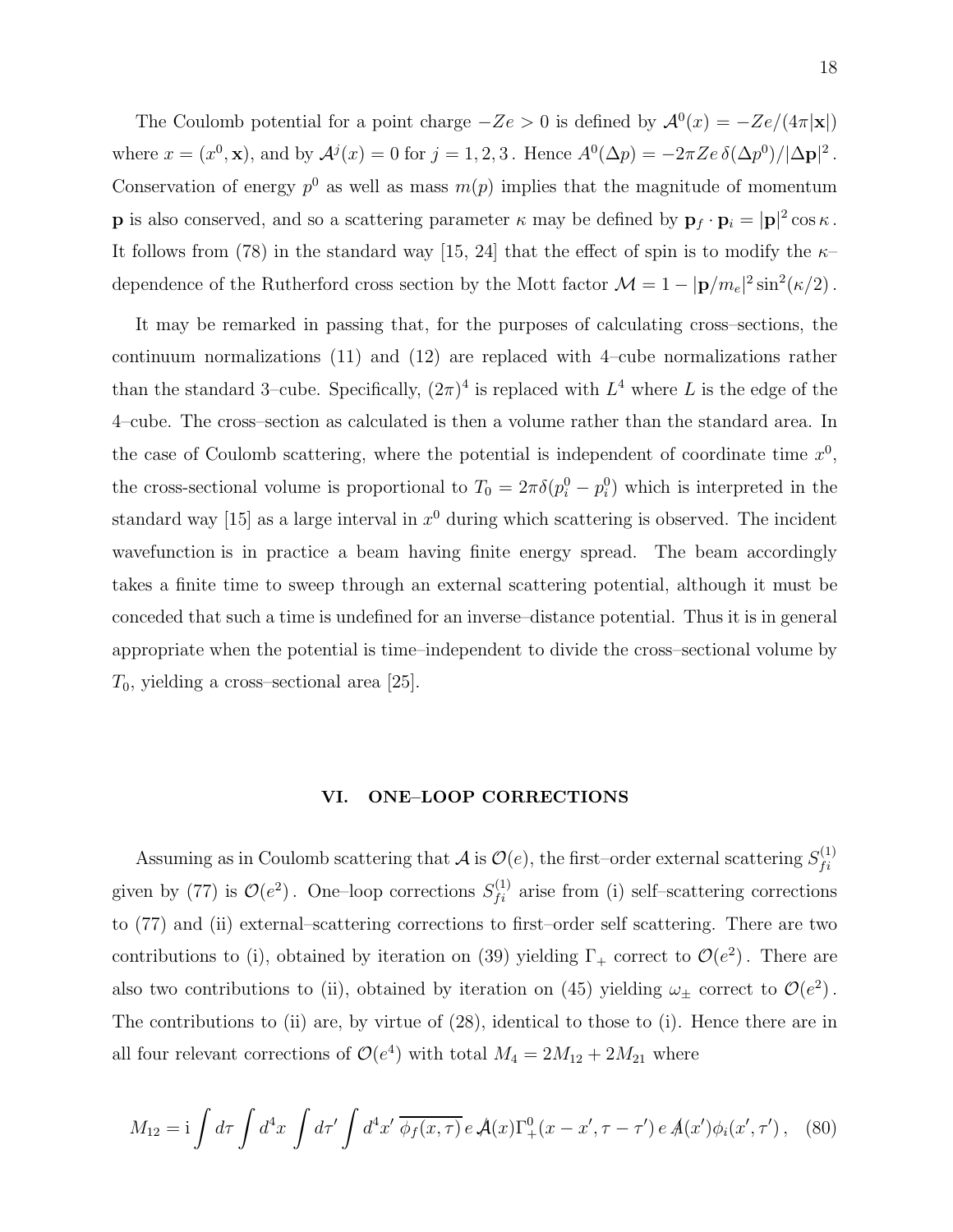while  $M_{21}$  differs from  $M_{12}$  only by exchanging the potentials  $\mathcal A$  and  $\mathcal A$  in (80). The self potential  $A^{\mu}$  in (80) satisfies

$$
\Box A^{\mu}(x) = eJ^{\mu}(x) = e \int d\tau \, \overline{\phi_f(x,\tau)} \, \gamma^{\mu} \phi_i(x,\tau) \,, \tag{81}
$$

and is obtained as

$$
A^{\mu}(x) = e \int d^4x' D_F(x - x') J^{\mu}(x')
$$
 (82)

where the Feynman photon propagator  $D_F$  is [15]

$$
D_F(x - x') = \int \frac{d^4k}{2\pi^4} \frac{1}{k^2 - i\epsilon} \exp[ik \cdot (x - x')] \,. \tag{83}
$$

Again, the metric here has the signature  $(- + + +)$ .

A change to the  $\mathcal{O}(e^4)$  scattering matrix contribution  $M_4 = M_{12} + M_{21}$  is now made, by the substitution

$$
\phi_i(x,\tau)\overline{\phi_f(x',\tau')} \Rightarrow \frac{1}{iT_\tau} \exp[i(m_i\tau - m_f\tau')] \int \frac{d^4r}{(2\pi)^4} \frac{\overline{m}I_4 - \psi}{\overline{m}^2 + r^2 - i\epsilon} \exp[ir \cdot (x - x')] \tag{84}
$$

where  $\overline{m} = (m_f + m_i)/2$ , but the substitution (84) is made without regard to the  $\tau$ -ordering. The standard additional minus sign is introduced for a closed electron loop [15]. The substitution is accurate for incident and final free–wavefunction beams  $\phi_i$  and  $\phi_f$ , if the necessarily spacelike impact parameter  $\Delta p = p_f - p_i$  for the beam axes is small. The scale  $T_{\tau} = 2\pi\delta(m_i - m_i)$ , for the parameter  $\tau$ , is the inverse of the small mass spread of the beams. In the far field the beams consist of free particles all on the same mass shell  $m_i = m_f = m_e$ , but the scattering takes place off mass shell and so an  $\mathcal{O}(m_e e^2)$  mass spread is defined for all internal fermion lines. The quantum–mechanical substitution (84) has an analog in QFT [11, 12], where the free fermion propagator is a two–event correlation. Making the substitution (84) in the expansion of the Bethe–Salpeter equation (66) yields all of the standard diagrams [9].

The substitution (84) having been made in the two copies of the scattering matrices  $M_{12}$ and  $M_{21}$  in all four topologically different ways, it is the case that the vertex is modified by a factor  $\mathcal F$  that is a sum of the four standard Feynman diagrams in Fig. 8–10 (b), (c), (d) and (e) of Bjorken and Drell [15]. In order of renormalization the diagrams are the vacuum polarization of the external field (e), the mass–renormalization counter term (d) and self– mass (c) on both the incident and final fermion lines, and the vertex correction (b). The four diagrams are different, even though they arise here from two duplicated integrals, hence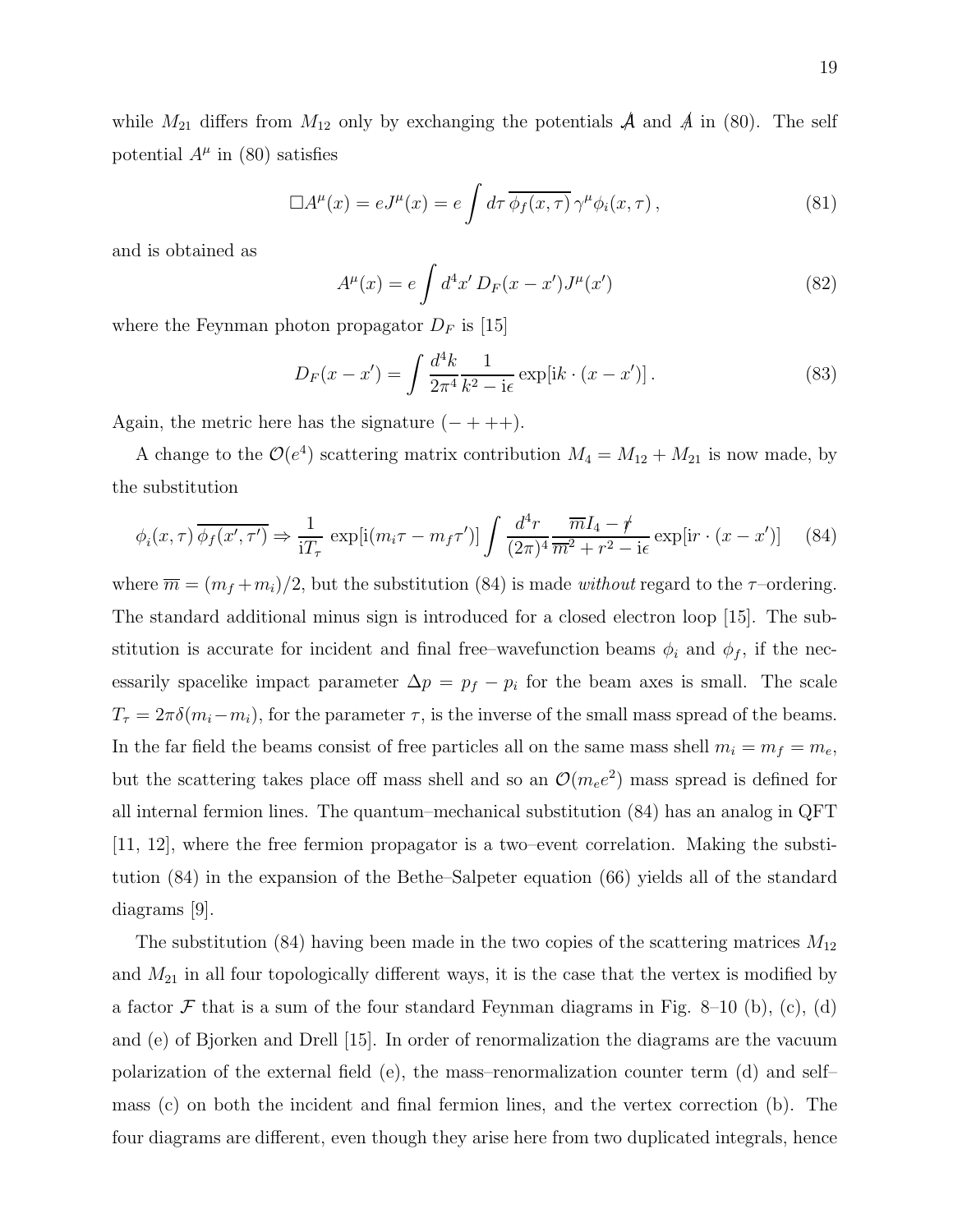the symmetry factor for each diagram is  $S = 1$ . Each of the four additive contributions to the modification factor F is independent of the parameter scale  $T_{\tau}$ . The contributions are, relative to  $S_{fi}^{(1)}$ , precisely the standard wavenumber integrals in Eqs (8.8), (8.34) and (8.49) of Bjorken and Drell [15]. All the integrals derived here have the signs as deduced from QFT [10, 12, 13]. That is, there is no need to introduce a sign correction by fiat, as is done by Bjorken and Drell [15] who assume the connection between spin and statistics. It is concluded that the Uehling potential, the anomalous magnetic moment of the electron and the Lamb shift have the respective leading–order values as eventually deduced by Bjorken and Drell [15] and as accurately observed [15].

The above–mentioned diagrams, integrals and resulting one–loop corrections are obtained by Bjorken and Drell [15] from the standard Dirac wave equation for a single particle. Instead of making the substitution (84), those authors replace the potential product  $A^{\mu}(x)A^{\nu}(y)$  in the second–order scattering matrix with a superposition of products of leading–order Møller currents. The resulting matrix is then symmetric in its dependence upon the two particles. Bjorken and Drell refer to their text on QFT [26] for strict justification.

## VII. AXIAL ANOMALY

The parametrized Dirac equation (1) leads to the vector current  $j^{\mu} = \overline{\psi} \gamma^{\mu} \psi$  obeying the identity (2), and also to the axial current  $j_5^{\mu} = \overline{\psi} \gamma^{\mu} \gamma_5 \psi$  obeying

$$
\overline{\psi}\gamma_5 \frac{\partial \psi}{\partial \tau} - \frac{\partial \overline{\psi}}{\partial \tau} \gamma_5 \psi + \frac{\partial}{\partial x^{\mu}} \overline{\psi} \gamma^{\mu} \gamma_5 \psi = 0.
$$
\n(85)

The concatenated vector current  $J^{\mu}$  is again divergenceless, that is,

$$
\partial_{\mu}J^{\mu} = \int j^{\mu}d\tau = 0, \qquad (86)
$$

while for the sharp mass value  $m_e$  the divergence of the concatenated axial current  $J_5^{\mu}$  $\frac{\mu}{5}$  is

$$
\partial_{\mu}J_{5}^{\mu} = \int j_{5}^{\mu} d\tau = -2\mathrm{i}m_{e} \int \overline{\psi}\gamma_{5}\psi d\tau. \tag{87}
$$

The preceding identities also hold for Møller charges and currents, that is, if the replacements  $\overline{\psi} \to \overline{\omega_{-} \phi_{f}}$  and  $\psi \to \omega_{+} \phi_{i}$  are made. In particular the Møller identities must hold at all orders in e, although verification order by order is tedious. It follows immediately from the Møller analog of (2) that the concatenated vector Møller current  $\int \overline{\omega_{-}\phi_{f}} \gamma^{\mu}\omega_{+}\phi_{i}d\tau$  is divergenceless.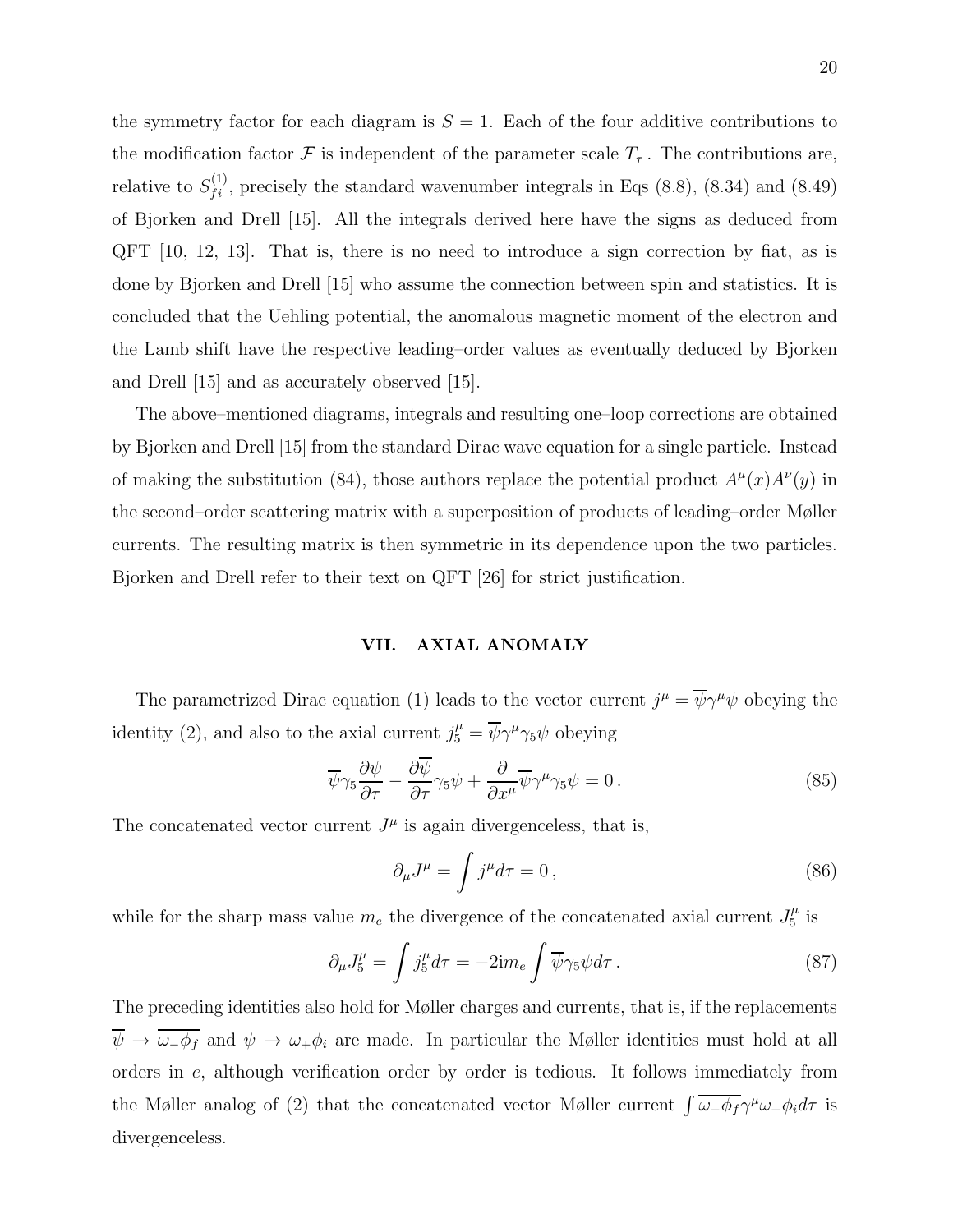The divergence of the axial Møller current  $\int \overline{\omega_{-}\phi_{f}} \gamma^{\mu} \gamma_{5} \omega_{+} \phi_{i} d\tau$  is next recalculated correctly to  $\mathcal{O}(e^2)$  for a particle in an external field. The particle is assumed for simplicity to be massless, that is,  $m_e \to 0$ . Fermion loops and triangles are again closed using the substitution (84). It is straightforward to show that the concatenated axial Møller divergence vanishes at  $\mathcal{O}(1)$ , and also at  $\mathcal{O}(e)$ . At  $\mathcal{O}(e^2)$  the divergence is the sum of three terms, each of which is an integral over the energy–momenta of photons at all the vertices of a triangle. The three terms are found to be identical, and so a symmetry factor of  $S = 3$  is assigned. The assignment is not  $S = 3!$  since the factor of 2 is already incorporated into each of the three original integrals, following symmetrization with respect to the photons at the two vector vertices. Hence the required divergence is the value of just one such term, which is precisely equal to the divergence of the QED coordinate–time–ordered, vacuum–to–vacuum amplitude of the product of an axial current and two vector currents [12]. The 'anomalous' divergence is accordingly found to have the standard value [10, 12, 13]

$$
\partial_{\lambda}J_{5}^{\lambda}(x) = -\frac{e^{2}}{(4\pi)^{2}} \varepsilon^{\mu\nu\rho\sigma} F_{\mu\nu}(x) F_{\rho\sigma}(x) . \tag{88}
$$

Here, however, the fields are classically valued rather than operator valued.

#### VIII. SUMMARY AND DISCUSSION

## A. summary

The parametrized Dirac equation with a semiclassical Maxwell potential reproduces the standard one–loop corrections and axial anomaly of QED. The correct Feynman diagrams are the consequences here of the substitution (84), which is justified for  $\Delta p$  small. The correctness of the Feynman diagrams for arbitrary  $\Delta p$  implies that the substitution is an effective partial summation of the perturbative series. Parametrized relativistic quantum mechanics provides, unlike field–theoretic QED, an elementary and unrestricted representation of entanglement in space or time. The Bethe–Salpeter equation for bound states is a direct consequence of the parametrized Dirac equation for multiple particles.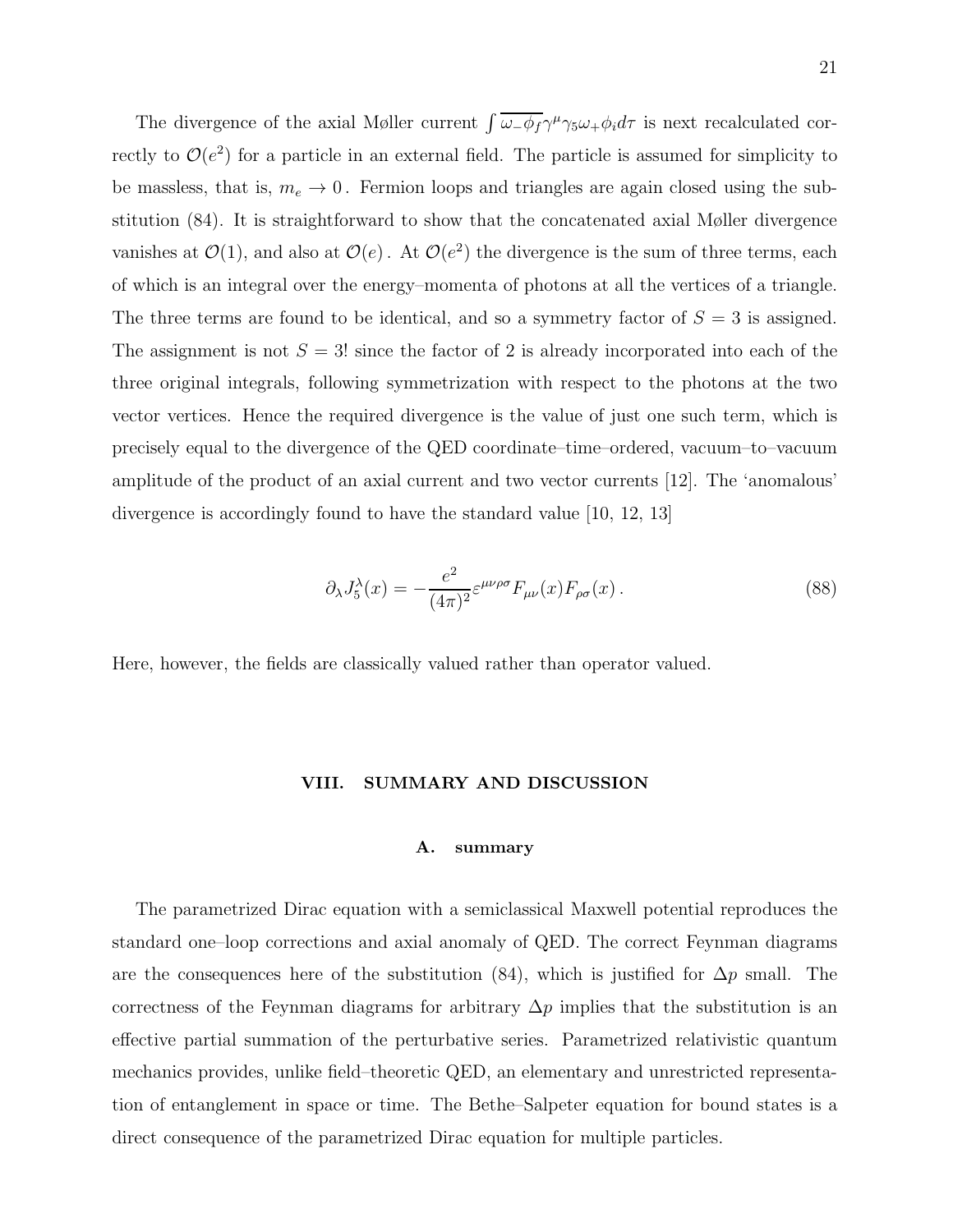#### B. discussion

The electromagnetic radiation considered here is semiclassical. That is, the electromagnetic four–potential is a classical solution of Maxwell's equation possibly in the presence of a Dirac current. Semiclassical explanations of the photoelectric effect, variously attributed to Jaynes and to Lamb and Scully, are now accepted [27, 28] although informal controversy continues over the quantum mechanics of the photodetector. The semiclassical solutions of Maxwell's equation are typically subject to an homogeneous boundary condition, and so the classical vacuum is therefore a null potential. The Rayleigh–Jeans law, with its ultraviolet catastrophe, is of course another prediction of the classical theory. The Quantum Theory of Radiation (QTR) predicts [10–13] that the vacuum is a zero–point quantum field of energy density  $\hbar\omega/2$  per mode of circular frequency  $\omega$ , leading in particular to the Planck law or blackbody spectrum. Consider, however, Maxwell's equation subject to a boundary condition which is a Lorentz–invariant classical free potential, which is statistically stationary and isotropic, and which has the same energy density  $\hbar \omega/2$  per mode. The classical solution can [29–31] then account not only for the blackbody spectrum, but also for the Van der Waals forces, the Casimir effect and the Einstein 'A' coefficient for spontaneous emission. A random classical potential cannot [27] , however, explain antibunching for light beams passing through the two arms of an interferometer. That is, owing to the Cauchy–Schwarz inequality, the correlation of intensity for classical beams must be greater than unity. Correlations less than unity are routinely observed [32] at very low levels of illumination, and such antibunching can be explained [27] with QTR. It appears that only QTR can explain the sub-Poisson statistics which are detected again in very weak light beams [27]. Yet there is no immediate prospect of observing antibunching or sub–Poisson statistics for the W or Z gauge bosons, while a weak beam of free gluons is thus far a theoretical impossibility.

It remains to consider the wider utility of parametrized relativistic quantum mechanics. The Higgs mechanism [10], for example, is essentially unaffected. The semiclassical massless gauge potential is independent of the parameter  $\tau$ , while the scalar Higgs wavefunction obeys the parametrized wave equation of Stueckelberg [33–35] with the standard 'sombrero' self– interaction.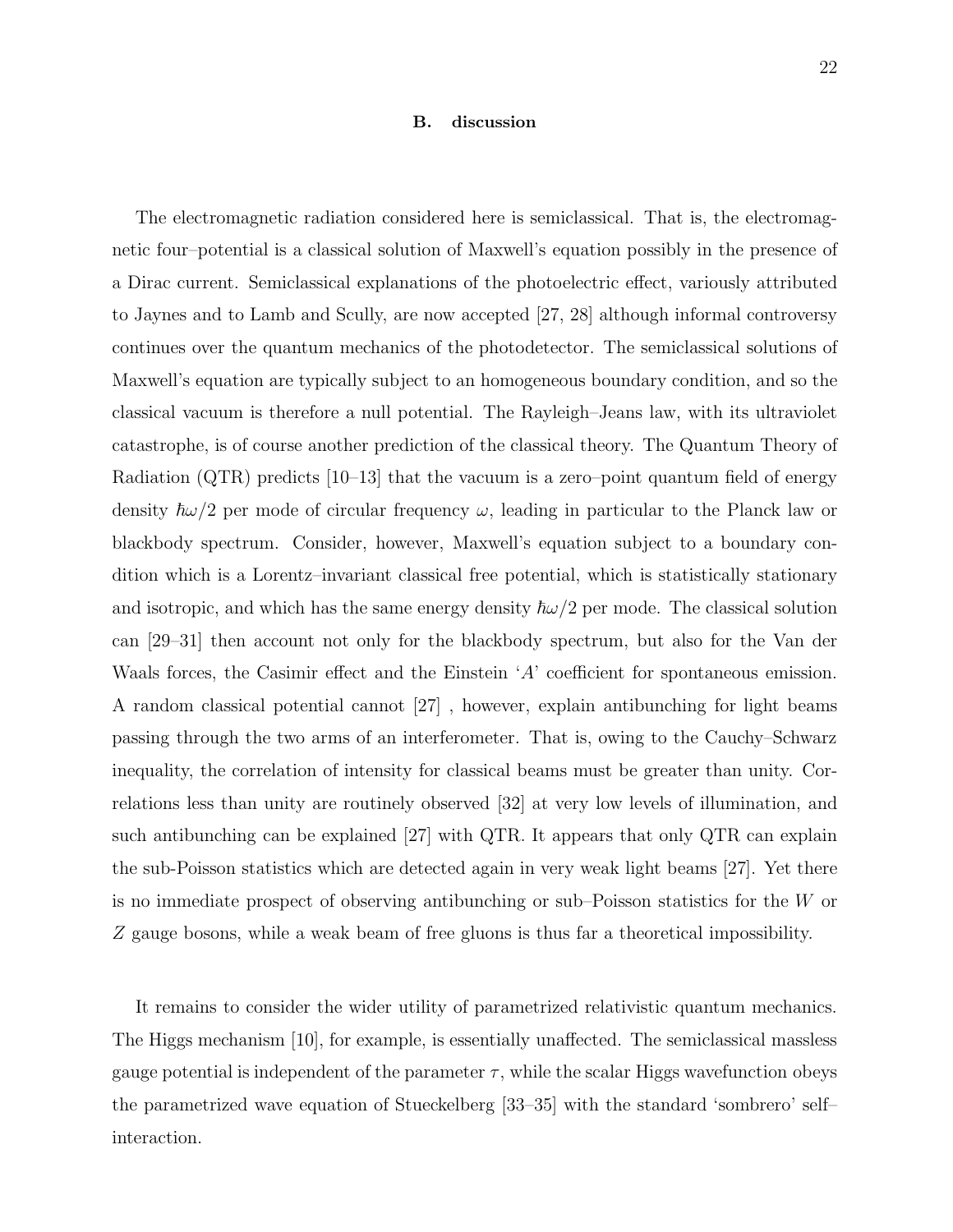## REFERENCES

- [1] A. Fedrizzi, M. P. Almeida, M. A. Broome, A. G. White, and M. Barbieri, "Hardy's paradox and violation of state–independent Bell inequality in time," Phys. Rev. Lett. 106, 1–4 (2011).
- [2] J. S. Olson and T. C. Ralph, "Extraction of timelike entanglement from the quantum vacuum," Phys. Rev. A 85, 1–7 (2012).
- [3] S. J. Summers, "Yet more ado about nothing: the remarkable relativistic vacuum state," in *Deep Beauty*, edited by H. Halvorson (Cambridge University Press, Cambridge and New York, 2011) pp. 317–341.
- [4] E. T. Garcia Alvarez and F. H. Gaioli, "Feynman's proper time approach to QED," Found. Phys. 28, 1529–1538 (1998).
- [5] J. E. Johnson, "Position operators and proper time in relativistic quantum mechanics," Phys. Rev. 181, 1755–1764 (1969).
- [6] J. Fanchi, *Parametrized Relativistic Quantum Theory* (Kluwer, Dordrecht, 1993).
- [7] H. A. Bethe and E. E. Salpeter, "A relativistic equation for bound–state problems," Phys. Rev. 82, 309–310 (1951).
- [8] E. E. Salpeter and H. A. Bethe, "A relativistic equation for bound–state problems," Phys. Rev. 84, 1232–1242 (1951).
- [9] W. Greiner and J. Reinhart, *Quantum Electrodynamics*, 3rd ed. (Springer, Berlin, 2003).
- [10] C. Itzykson and J-B. Zuber, *Quantum Field Theory* (Dover, Mineola, NY, 2005).
- [11] S. Weinberg, *The Quantum Theory of Fields. Volume 1 Foundations* (Cambridge University Press, Cambridge and New York, 1995).
- [12] A. Zee, *Quantum Field Theory in a Nutshell* (Princeton, 2003).
- [13] M. Srednicki, *Quantum Field Theory* (Cambridge University Press, Cambridge and New York, 2007).
- [14] A. Jabs, "Connecting spin and statistics in quantum mechanics," Found. Phys. 40, 776–792 (2010).
- [15] J. D. Bjorken and S. D. Drell, *Relativistic Quantum Mechanics*, International Series in Pure and Applied Physics (McGraw–Hill, New York, NY, 1964).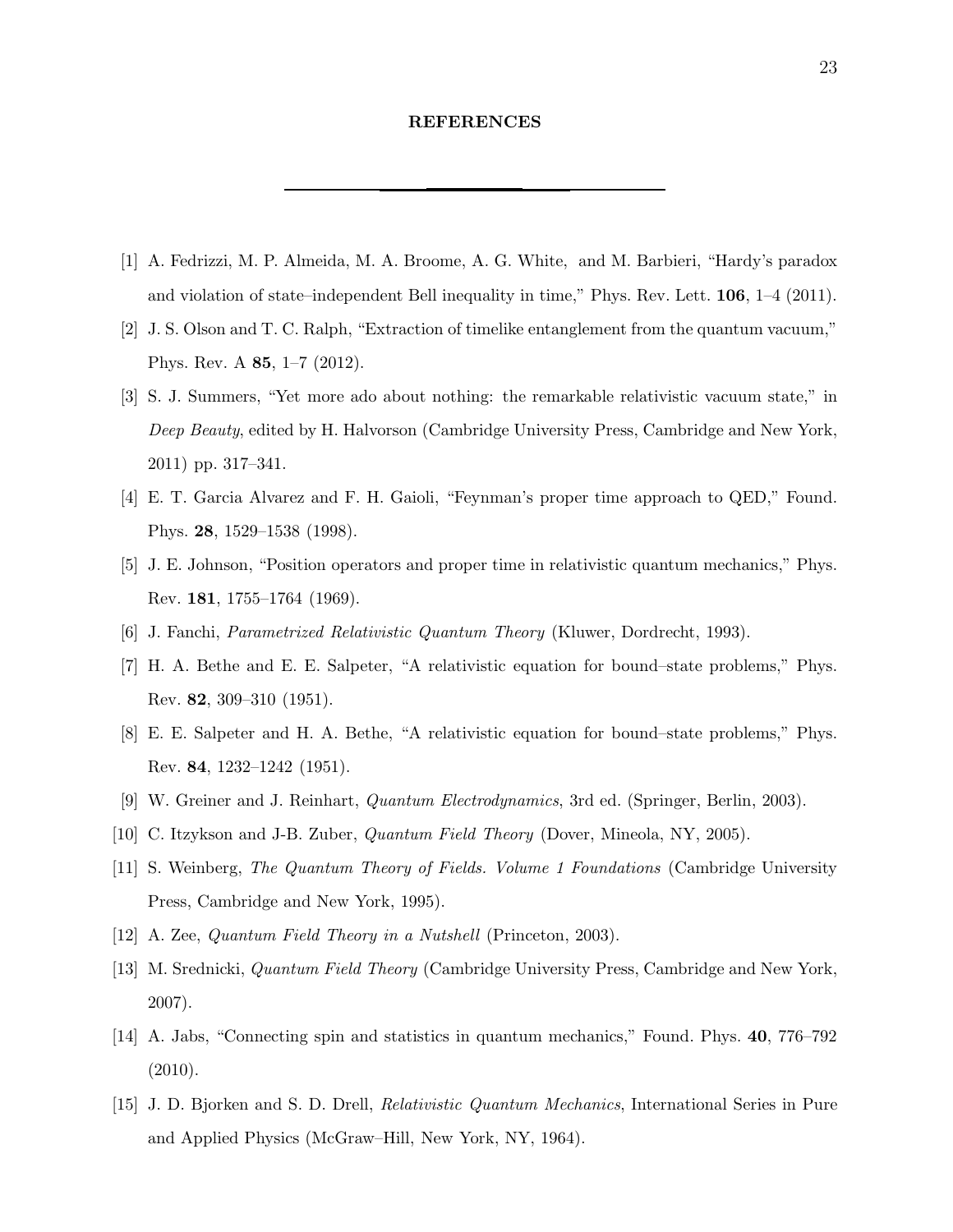- [16] J. R. Taylor, *Scattering Theory: The Quantum Theory of Nonrelativistic Collisions* (John Wiley & Sons, New York, 1972).
- [17] A. O. Barut and W. C. Thacker, "Covariant generalization of the *zitterbewegung* of the electron and its  $s\dot{o}(4, 2)$  and  $s\dot{o}(3, 2)$  internal algebras," Phys. Rev. D **31**, 1386–1392 (1985).
- [18] A. B. Evans, "On expected values and "negative probability" in 4–space QED," Found. Phys. 28, 291–306 (1998).
- [19] T. D. Newton and E. P. Wigner, "Localized states for elementary systems," Rev. Modern Phys. 21, 400–406 (1949).
- [20] L. P. Horwitz, "On the definition and evolution of states in relativistic classical and quantum mechanics," Found. Phys. 22, 421–450 (1992).
- [21] R. Arshansky and L. Horwitz, "The Landau-Peierls relation and a causal bound in covariant relativistic quantum theory," Found. Phys. 15, 701–715 (1985).
- [22] D. Griffiths, *Introduction to Elementary Particles*, 2nd ed. (WILEY–VCH, Weinheim, 2008).
- [23] S. Weinberg, *Lectures on Quantum Mechanics* (Cambridge University Press, Cambridge and New York, 2013).
- [24] N. F. Mott and H. S. W. Massey, *The Theory of Atomic Collisions*, 3rd ed., The International Series of Monographs on Physics (Oxford University Press, 1965).
- [25] L. P. Horwitz and Y. Lavie, "Scattering theory in relativistic quantum mechanics," Phy. Rev. D 26, 819–838 (1982).
- [26] J. D. Bjorken and S. D. Drell, *Relativistic Quantum Fields*, International Series in Pure and Applied Physics (McGraw–Hill, New York, NY, 1965).
- [27] M. Fox, *Quantum Optics*, Oxford Master Series in Atomic, Optical and Laser Physics (Oxford University Press, New York, NY, 2006).
- [28] G. Greenstein and A. G. Zajonc, *The Quantum Challenge: Modern Research on the Foundations of Quantum Mechanics*, 2nd ed., Physics and Astronomy (Jones & Bartlett Learning, Sudbury, MA, 2005).
- [29] T. H. Boyer, "Derivation of the blackbody radiation spectrum without quantum assumptions," Phys. Rev. 182, 1374–1383 (1969).
- [30] T. H. Boyer, "Random electrodynamics: The theory of classical electrodynamics with classical electromagnetic zero–point radiation," Phys. Rev. D 11, 790–808 (1975).
- [31] J. C. Camparo, "Semiclassical random electrodynamics: spontaneous emission and the Lamb